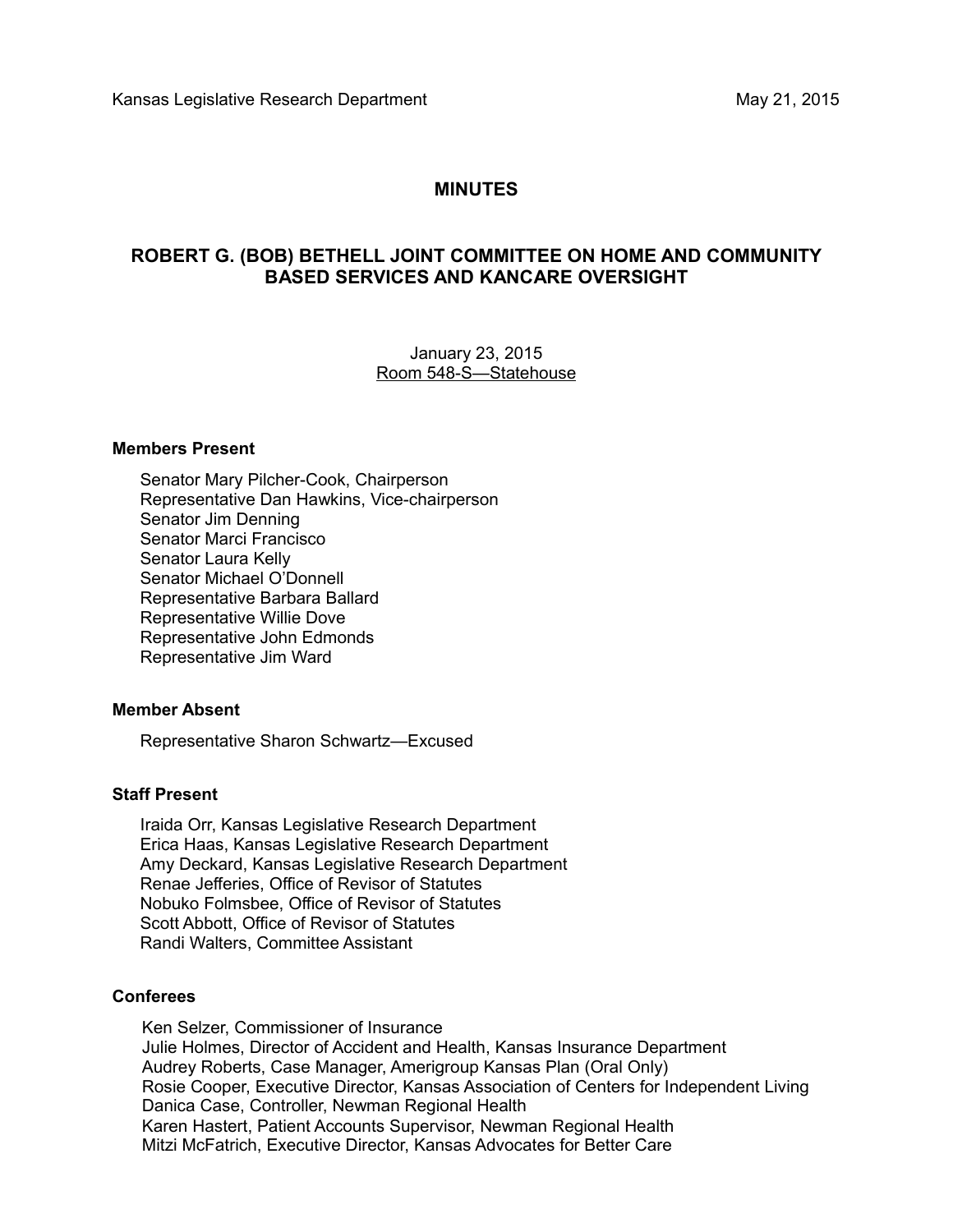Kyle Kessler, Executive Director, Association of Community Mental Health Centers of Kansas

Jeremy Johnson, Health Homes Care Coordinator, Community Health Center of Southeast Kansas

Joan Kelley, Vice President, Kansas Neurological Institute Parent Guardian Group Marilyn Cook, Executive Director, COMCARE of Sedgwick County

Mike Oxford, Executive Director, Topeka Independent Living Resource Center

Jacque Clifton, Financial Management Services Provider, Guardian, Advocate Care **Services** 

Jon Gerdel, Executive Director, Life Patterns

Doug Gerdel, Chief Executive Officer, Life Patterns

Chad Austin, Senior Vice President, Government Relations, Kansas Hospital Association (Written Only)

Susan Mosier, M.D., Acting Secretary, Kansas Department of Health and Environment Glen Yancey, Chief Information Technology Officer, KDHE

Mike Randol, Director, Division of Health Care Finance, KDHE

Kari Bruffett, Secretary, Kansas Department for Aging and Disability Services (KDADS) Kerrie Bacon, KanCare Ombudsman

Laura Hopkins, Chief Executive Officer, Amerigroup Kansas Plan

Michael McKinney, M.D., Chief Executive Officer and Plan President, Sunflower State Health Plan

Tim Spilker, Health Plan Chief Executive Officer, UnitedHealthcare Community Plan

## **Morning Session**

Chairperson Pilcher-Cook called the meeting to order at 9:03 a.m. and provided opening comments.

#### **Health Insurance Marketplace Update**

Insurance Commissioner Ken Selzer introduced himself as the newly elected Commissioner of Insurance of the State of Kansas and provided information regarding his background. He stated the Kansas Insurance Department's (KID) mission, as required by Chapter 40 of the Kansas Statutes, is to educate and advocate for consumers, regulate insurance companies, and license insurance agents. He stated the KID would be as innovative, responsive, productive, and efficient as possible with consumers, the insurance industry, and the Legislature [\(Attachment 1\).](http://li.kliss.loc/li/b2015_16/committees/ctte_jt_robert_g_bob_bethell_joint_committee_1/documents/testimony/20150123_01.pdf)

Julie Holmes, Director, Accident and Health Division, KID, provided an update on the Health Insurance Marketplace. Ms. Holmes provided statistics regarding the most recent enrollment numbers for Kansas, noting a total of 54,899 Kansans completed the eligibility portion of the application process between November 15, 2014, and December 15, 2014, 39,023 of whom selected a Marketplace plan. She noted the remainder had either not selected a plan (11,964) or had been determined eligible for Medicaid/Children's Heath Insurance Program (3,912). Ms. Holmes explained the data did not include consumers automatically reenrolled into coverage. She stated the report indicated the demographic characteristics of those selecting 2015 Marketplace plans during the first month of open enrollment were similar to those who selected a Marketplace plan during the early months of the 2014 open enrollment period [\(Attachment 2\)](http://li.kliss.loc/li/b2015_16/committees/ctte_jt_robert_g_bob_bethell_joint_committee_1/documents/testimony/20150123_02.pdf).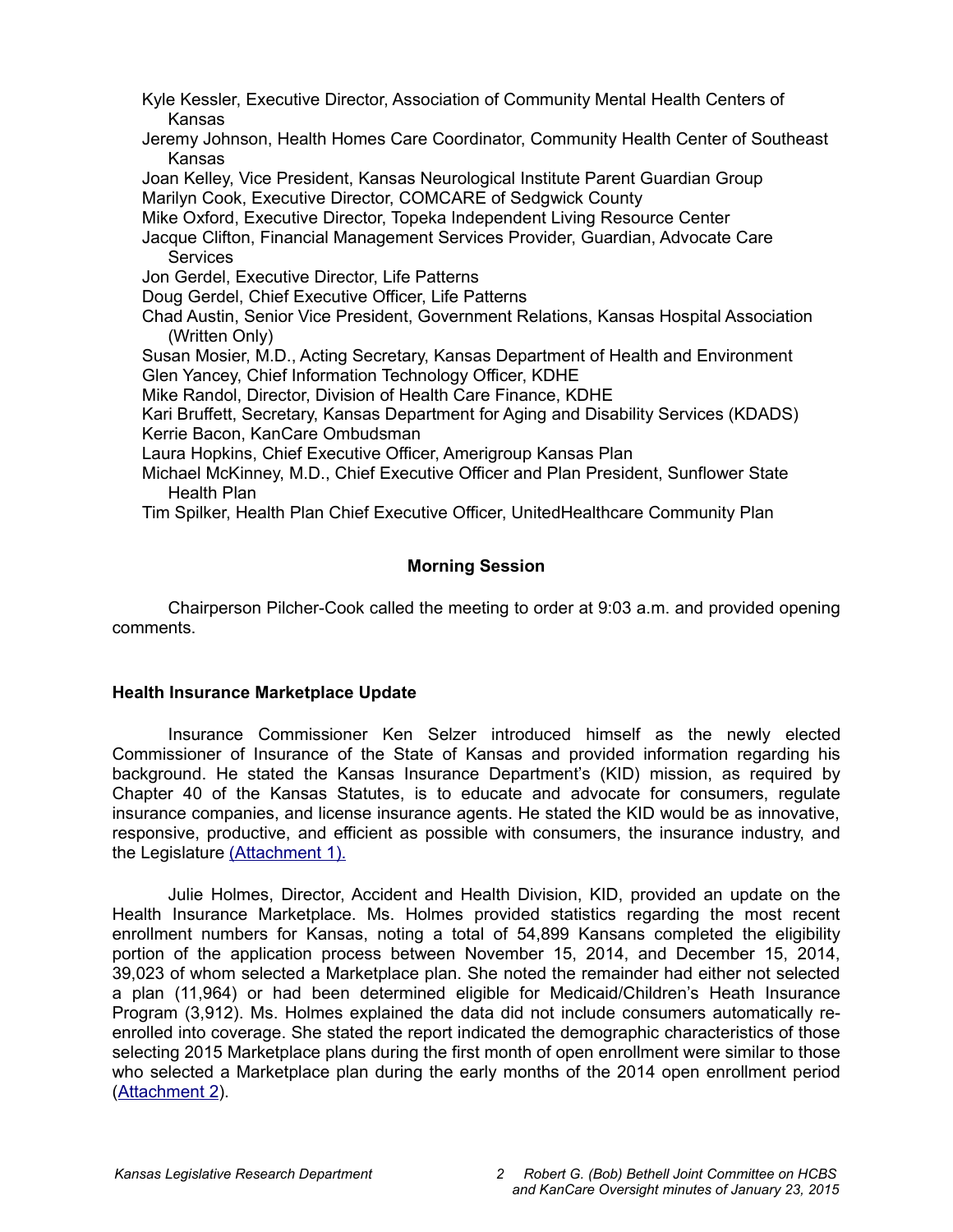A Committee member indicated the most recent weekly letter he received from the Centers for Medicare and Medicaid Services (CMS) showed Kansas had 75,800 consumers who selected Marketplace plans, and then he heard on January 22, 2015, that number was over 80,000. He inquired if the full report with the details was being used by Ms. Holmes when reporting 39,000 consumers. Ms. Holmes stated she believed the numbers the legislator saw included automatically enrolled in coverage, and the report she provided did not include those numbers. The Committee member stated there were two silos: new persons signing up for the gold, silver, or bronze health insurance plans in the Marketplace, and persons who signed up during the prior enrollment period who had the option to review their policy and find a better plan, or take no action and be automatically re-enrolled. Ms. Holmes stated that was correct.

A Committee member inquired as to the number of persons automatically re-enrolled who paid their premiums. Ms. Holmes stated, to date, KID did not have information on the number of those who paid their premiums. She indicated the information probably would be available at the end of the open enrollment period.

A Committee member asked for the percentage of persons who paid for the first year of coverage. Ms. Holmes stated she believed there was an article indicating 83 percent had paid for the first year, but she would inquire and provide the information.

A Committee member stated he was interested in Silver Plan data for consumers between 100 and 250 percent of the Federal Poverty Level who enrolled on the federal exchange, when the information was released. Ms. Holmes stated she would provide the information.

#### **Presentations on KanCare from Individuals, Providers, and Organizations**

Audrey Roberts, Case Manager, Amerigroup Kansas Plan, testified on behalf of Angela Blea who received KanCare services. Ms. Roberts shared a brief history of how she assisted Angela through a complicated pregnancy. No written testimony was provided.

Rosie Cooper, Executive Director, Kansas Association of Centers for Independent Living (KACIL), addressed concerns with the Physical Disability (PD) waiting list. Ms. Cooper requested the Committee recommend the Kansas Department for Aging and Disability Services (KDADS) enter into a contract with the Centers for Independent Living (CILs) to help KDADS manage the PD waiting list by providing Independent Living Counseling. Ms. Cooper addressed two major issues of concern to Financial Management Services (FMS) providers regarding Home and Community Based Services (HCBS) waiver renewals. The first was the mandatory background checks. She stated KACIL supported the initial safeguards, but asked a plan to reimburse FMS providers be developed. She also expressed concern with the vendor fiscal model, stating there were numerous additional education requirements. Ms. Cooper asked the Committee recommend an FMS rate increase [\(Attachment 3\)](http://li.kliss.loc/li/b2015_16/committees/ctte_jt_robert_g_bob_bethell_joint_committee_1/documents/testimony/20150123_03.pdf)

Danica Case, Controller, Newman Regional Health, updated the Committee on the effect the KanCare program's claims processing was having on Newman Regional Health. Ms. Case reminded the Committee of the Newman Regional testimony in April 2014, indicating some of the problems had become apparent again, were not resolved, and did not have long-term solutions. Ms. Case indicated some areas of opportunities for improvement [\(Attachment 4\)](http://li.kliss.loc/li/b2015_16/committees/ctte_jt_robert_g_bob_bethell_joint_committee_1/documents/testimony/20150123_07.pdf)[.](http://cs.kliss.loc/cs/download_wrapped_file/other_committees/ctte_jt_robert_g_bob_bethell_joint_committee_1/testimony/.uploads/ctte_jt_robert_g_bob_bethell_joint_committee_1_20150123_07_testimony.html)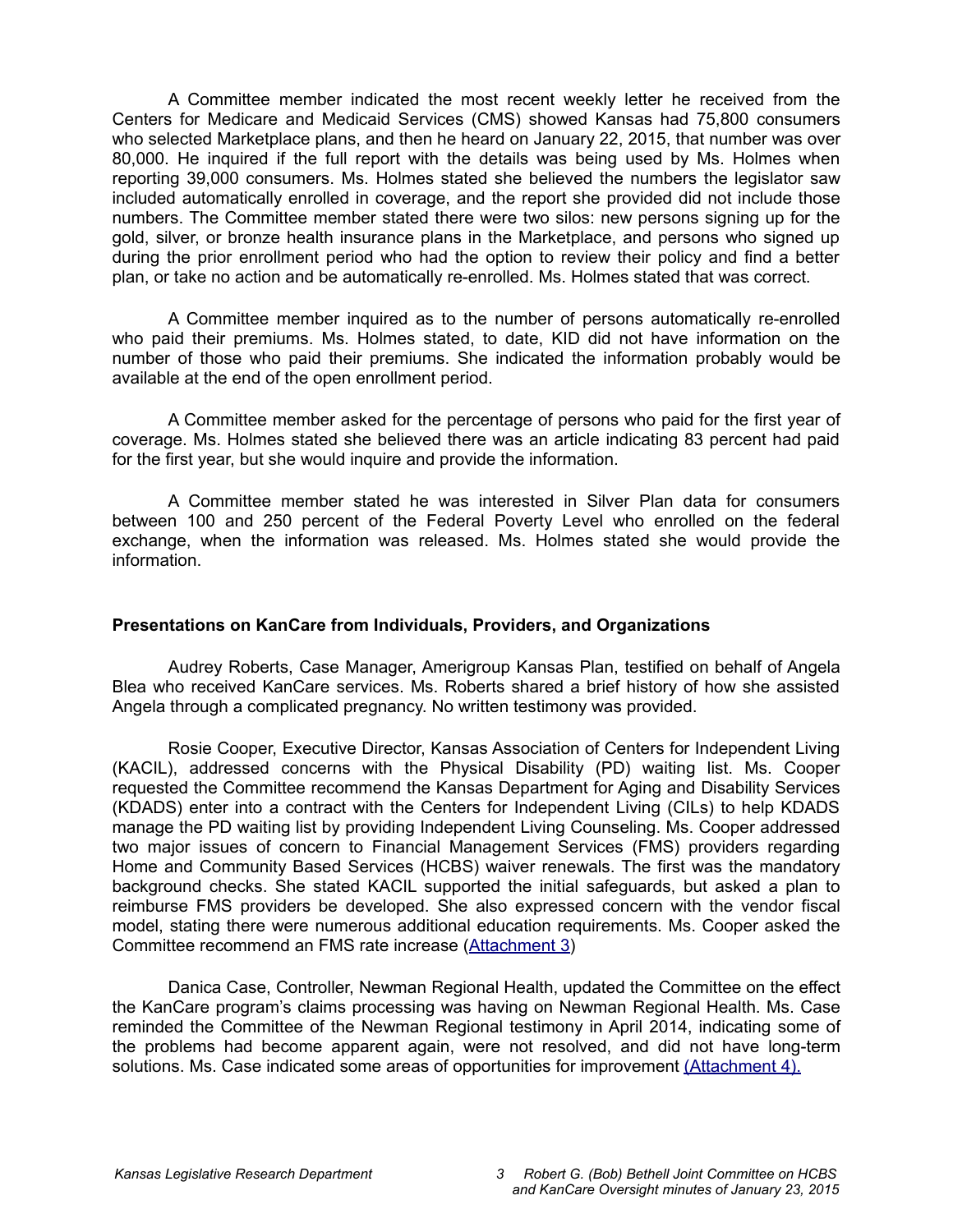Karen Hastert, Patient Accounts Supervisor, Newman Regional Health, indicated the transition to KanCare with the three managed care organizations (MCOs) and their different requirements had been difficult. Ms. Hastert discussed the hospital's difficulty with claims resolution, payment of claims, and correct claims payments.

Mitzi McFatrich, Executive Director, Kansas Advocates for Better Care (KABC), stated KABC had been working with the National Senior Citizens Law Center to create a new resource for older adults who had questions and concerns about their rights under the KanCare program. Ms. McFatrich stated KABC created the resource because there was a clear surge in the number of questions and concerns after the implementation of KanCare. Ms. McFatrich expressed concerns regarding budgetary issues relating to the Frail Elderly (FE) waiver and reimbursements and the cuts in the 2015 Governor's Budget for senior care. Ms. McFatrich also voiced concern regarding a Kansas Department of Health and Environment (KDHE) report showing, in the first year of KanCare, nursing facility new admissions were up by 7 percent. She expressed concern with the possibility of having a waiting list for the FE waiver, as experienced by individuals on the Physical Disability (PD) and Intellectual and Developmental Disabilities (I/DD) waivers [\(Attachment 5](http://li.kliss.loc/li/b2015_16/committees/ctte_jt_robert_g_bob_bethell_joint_committee_1/documents/testimony/20150123_05.pdf)[\).](http://cs.kliss.loc/cs/download_wrapped_file/other_committees/ctte_jt_robert_g_bob_bethell_joint_committee_1/testimony/.uploads/ctte_jt_robert_g_bob_bethell_joint_committee_1_20150123_05_testimony.html)

Kyle Kessler, Executive Director, Association of Community Mental Health Centers of Kansas, Inc., stated he believed the role of Health Homes in providing integrative care to bridge behavioral health and primary care needs had achieved improved health care and cost avoidance for vulnerable Kansans statewide. Mr. Kessler stated KDHE deserved credit for providing leadership on the Health Homes initiative. Mr. Kessler indicated this was an important issue to Kansas community mental health centers and to the future of the health care delivery in the state [\(Attachment 6\)](http://li.kliss.loc/li/b2015_16/committees/ctte_jt_robert_g_bob_bethell_joint_committee_1/documents/testimony/20150123_06.pdf)[.](http://cs.kliss.loc/cs/download_wrapped_file/other_committees/ctte_jt_robert_g_bob_bethell_joint_committee_1/testimony/.uploads/ctte_jt_robert_g_bob_bethell_joint_committee_1_20150123_06_testimony.html)

Jeremy Johnson, Health Homes Care Coordinator, Community Health Center of Southeast Kansas, shared a few client histories to illustrate the persons served and the services provided. Mr. Johnson stated these persons, who were representative of the 65 people currently enrolled in their Health Homes Program in community health centers, had experienced improvement. Mr. Johnson indicated the most important improvement experienced by these individuals since joining the program was the hope their lives would one day be better [\(Attachment 7](http://li.kliss.loc/li/b2015_16/committees/ctte_jt_robert_g_bob_bethell_joint_committee_1/documents/testimony/20150123_08.pdf)[\).](http://cs.kliss.loc/cs/download_wrapped_file/other_committees/ctte_jt_robert_g_bob_bethell_joint_committee_1/testimony/.uploads/ctte_jt_robert_g_bob_bethell_joint_committee_1_20150123_08_testimony.html)

Joan Kelley, Vice President, Kansas Neurological Institute Parent Guardian Group, stated families dedicated to the protection of their loved ones with life-long, severe cognitivedevelopmental disabilities were struggling. Ms. Kelley stated recruiting and retaining support staff to assist families providing 24/7 care often was an enormous challenge heightened by the disincentive of ever-increasing disparity of the direct support staff wage [\(Attachment 8\)](http://li.kliss.loc/li/b2015_16/committees/ctte_jt_robert_g_bob_bethell_joint_committee_1/documents/testimony/20150123_09.pdf)[.](http://cs.kliss.loc/cs/download_wrapped_file/other_committees/ctte_jt_robert_g_bob_bethell_joint_committee_1/testimony/.uploads/ctte_jt_robert_g_bob_bethell_joint_committee_1_20150123_09_testimony.html)

Marilyn Cook, Executive Director, COMCARE of Sedgwick County, shared a brief history of the COMCARE team's work with a middle-aged man with diabetes who had been hospitalized several times due to his diabetic condition. She stated the team had developed a comprehensive plan, and for the first time in some time, the individual had not been hospitalized in over a month. Ms. Cook indicated the person had taken medications appropriately. Ms. Cook stated the mental health systems had been very responsive to the Health Homes program and were seeing the program work. Ms. Cook stated Health Homes had made a difference in the lives of the persons COMCARE served. Ms. Cook indicated looking forward to the implementation of the second state plan amendment for Health Homes for chronic conditions [\(Attachment 9](http://li.kliss.loc/li/b2015_16/committees/ctte_jt_robert_g_bob_bethell_joint_committee_1/documents/testimony/20150123_10.pdf)[\).](http://cs.kliss.loc/cs/download_wrapped_file/other_committees/ctte_jt_robert_g_bob_bethell_joint_committee_1/testimony/.uploads/ctte_jt_robert_g_bob_bethell_joint_committee_1_20150123_10_testimony.html)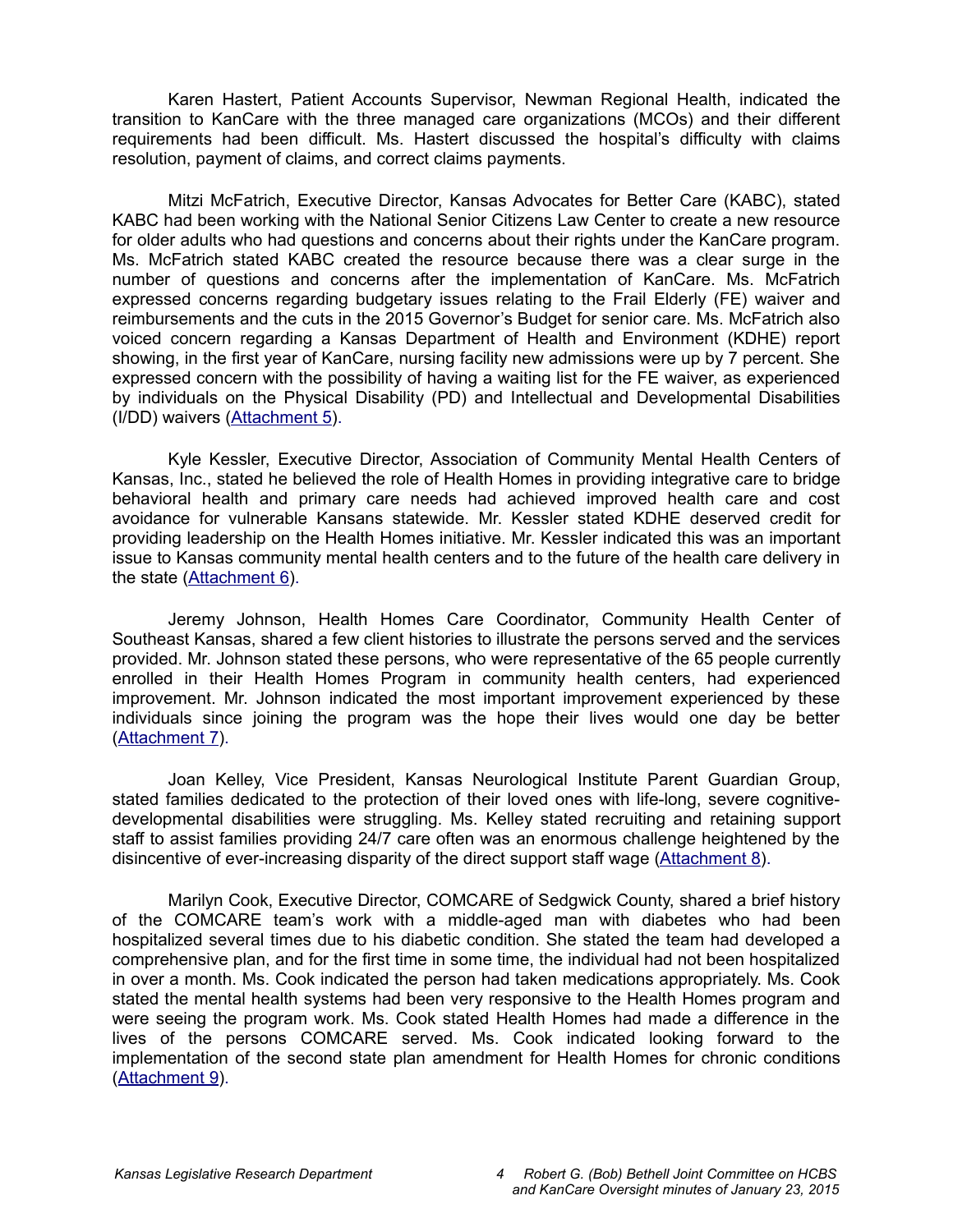Mike Oxford, Executive Director, Topeka Independent Living Resource Center (TILRC), updated the Committee regarding the status of the U.S. Department of Labor (DOL) regulations amending the Fair Labor Standards Act's "Companionship Exemption." Mr. Oxford stated he became involved in a federal lawsuit to halt the regulations, and TILRC joined a lawsuit with the National Association of Homecare and Hospice. He helped write affidavits, and Secretary Bruffett wrote an affidavit in support. Mr. Oxford indicated the judge had vacated the entire regulation. He stated the DOL likely would appeal, but there now was time to implement changes to self-direction moving toward increased consumer control over the services through a vendor fiscal model [\(Attachment 10](http://li.kliss.loc/li/b2015_16/committees/ctte_jt_robert_g_bob_bethell_joint_committee_1/documents/testimony/20150123_11.pdf)[\).](http://cs.kliss.loc/cs/download_wrapped_file/other_committees/ctte_jt_robert_g_bob_bethell_joint_committee_1/testimony/.uploads/ctte_jt_robert_g_bob_bethell_joint_committee_1_20150123_11_testimony.html)

Jacque Clifton, Advocate Care Services, Inc., testified as an FMS provider and also the parent of a 20-year-old man with significant disabilities. Ms. Clifton stated she had been working on the current FMS Provider Workgroup tasked to work with KDADS on issues related to selfdirection. She indicated she was a proponent for the change in the current self-direction model to the proposed vendor fiscal employer model, but addressed concerns with the lack of readiness. Ms. Clifton expressed the need to take time to make the right changes, so as not to cause a crisis in self-direction with the other issues being faced [\(Attachment 11\)](http://li.kliss.loc/li/b2015_16/committees/ctte_jt_robert_g_bob_bethell_joint_committee_1/documents/testimony/20150123_12.pdf)[.](http://cs.kliss.loc/cs/download_wrapped_file/other_committees/ctte_jt_robert_g_bob_bethell_joint_committee_1/testimony/.uploads/ctte_jt_robert_g_bob_bethell_joint_committee_1_20150123_12_testimony.html)

Jon Gerdel, Executive Director, Life Patterns, addressed some of the issues experienced by the company regarding prior authorization under the KanCare system. Mr. Gerdel indicated concern with a policy requiring foster children to be agency-directed instead of having selfdirected services. Mr. Gerdel believed the policy would limit the choice in services and providers. Mr. Gerdel expressed concern with Crisis Funding and described an experience involving an individual approved for Crisis Funding in July 2014, but for whom notification of approval was not provided until September [\(Attachment 12](http://li.kliss.loc/li/b2015_16/committees/ctte_jt_robert_g_bob_bethell_joint_committee_1/documents/testimony/20150123_13.pdf)[\).](http://cs.kliss.loc/cs/download_wrapped_file/other_committees/ctte_jt_robert_g_bob_bethell_joint_committee_1/testimony/.uploads/ctte_jt_robert_g_bob_bethell_joint_committee_1_20150123_13_testimony.html)

Doug Gerdel, Chief Executive Officer, Life Patterns, stated he started Life Patterns as an FMS provider in 1993 and also has an adult son with a severe disability. Mr. Gerdel indicated having had no direction from KDADS for the past two years. He expressed difficulty in getting answers or having conversations with the agency, and stated having received vague responses. Mr. Gerdel presented examples of Health Insurance Portability and Accountability Act violations, concerns with the reduction of persons' services by the MCOs, and areas where he believed there were conflicts of interest. Mr. Gerdel indicated he felt long-term supports did not belong in KanCare. Mr. Gerdel stated he believed the MCOs did not understand long-term supports and how they work, and that long-term supports should be excluded from KanCar[e.](http://cs.kliss.loc/cs/download_wrapped_file/other_committees/ctte_jt_robert_g_bob_bethell_joint_committee_1/testimony/.uploads/ctte_jt_robert_g_bob_bethell_joint_committee_1_20150123_13_testimony.html)

Written testimony was submitted by Chad Austin, Senior Vice President, Government Relations, Kansas Hospital Association [\(Attachment 13\)](http://li.kliss.loc/li/b2015_16/committees/ctte_jt_robert_g_bob_bethell_joint_committee_1/documents/testimony/20150123_14.pdf)[.](http://cs.kliss.loc/cs/download_wrapped_file/other_committees/ctte_jt_robert_g_bob_bethell_joint_committee_1/testimony/.uploads/ctte_jt_robert_g_bob_bethell_joint_committee_1_20150123_14_testimony.html)

In response to Committee questions, Ms. Case and Ms. Hastert, Newman Regional Health, indicated the hospital did not use a commercial clearinghouse or coordinate its error codes for Medicare and Blue Cross Blue Shield. The two conferees stated it was not as difficult to work with one program or two programs, as in the past, but working with the three MCOs was very difficult. Ms. Case stated the hospital resubmitted the prior authorizations,and called to obtain prior authorizations, but if the number did not get to the MCOs, the hospital claim would be submitted and the authorization would not be there. She stated the hospital staff was spending additional time working on connecting and resubmitting the authorizations. The two Newman Regional representatives noted remittance denials were different for each MCO and cumbersome. The conferees stated the hospital's accounts receivable aging was based on the date the claim was sent and agreed to provide the Committee a report on the date of service as compared to the date the claim was sent for primary claims. In addition, the conferees stated the hospital was approved as a critical access hospital retroactively to December 16, 2013,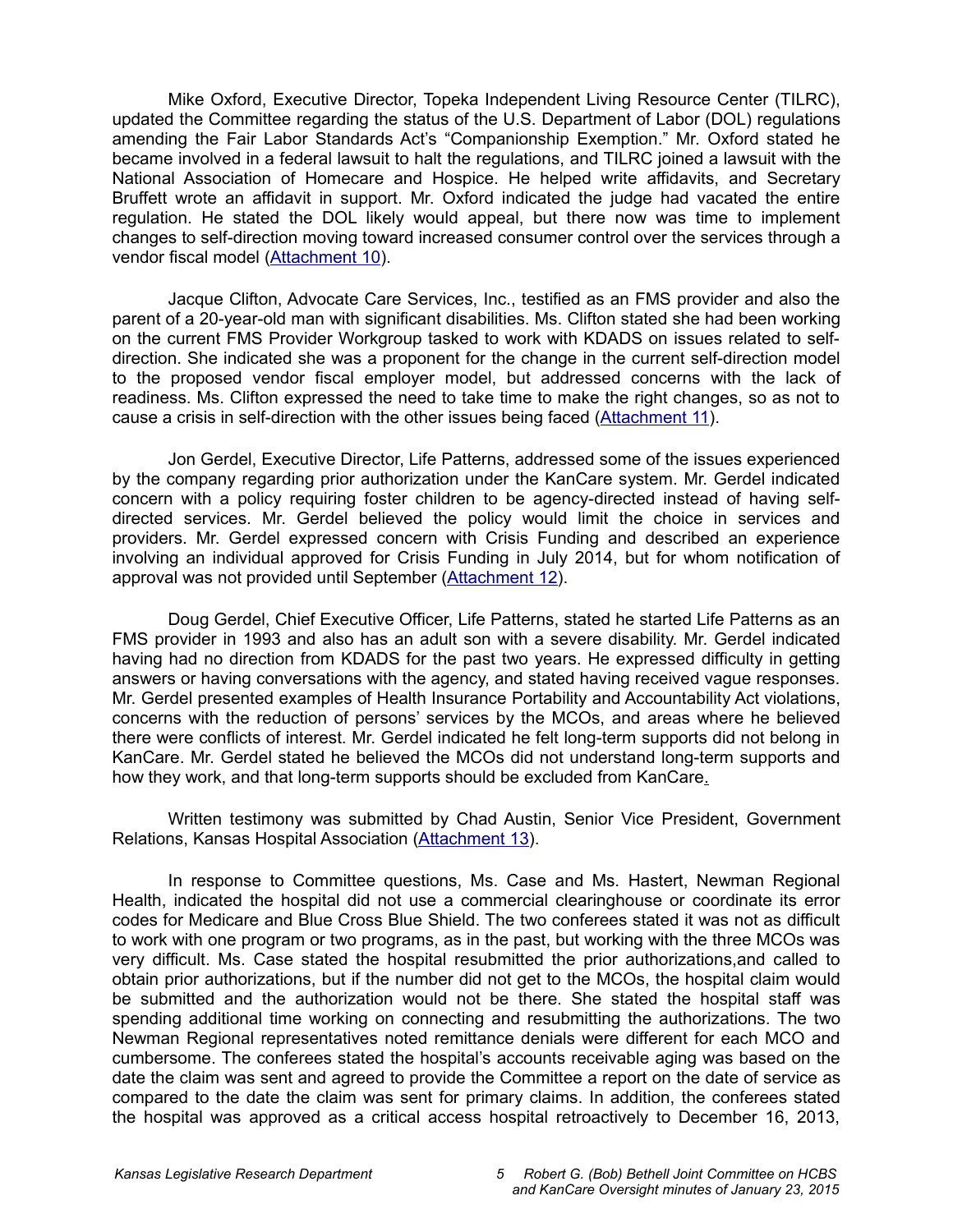requiring the hospital to reissue a large number of claims. In that time frame, the hospital rebilled Medicare for those claims, and then had to bill secondary claims. The conferee indicated a large percentage of the hospital's population had Medicare, with an MCO as the secondary. The conferee stated it became apparent, because the hospital was re-billing a mass issue, the MCOs did not understand how to deal with correct denial codes that would allow the hospital to claim those on the Medicare cost report. The conferees agreed with the Committee member that Medicaid paid 20 percent of the Medicare allowable in general, and the hospital needed to work with the MCOs on coding, not on paying the claims. When filing the Medicaid secondary claims, the conferees said the hospital was using the date the claim was sent.

A Committee member stated, in previous meetings, there were issues with funding for community mental health centers (CMHCs) and access particularly for those with no insurance. The Committee member asked if the CMHCs received the money needed to provide the services they were required by law to provide. Marilyn Cook, COMCARE, stated she did not believe the CMHCs have the money needed to provide those services. Mr. Kessler stated that was one of the topics the Governor's Mental Health Task Force addressed in 2014. He stated the Mental Health Task Force wanted to commission a study to discuss the actual cost of providing mental health treatment. Mr. Kessler stated there was more documentation at this time about nonprofit organizations and also stated county government was picking up more of the cost. The Committee member asked if the CMHCs could tabulate the amount of compensation the centers would receive if Medicaid were expanded. Ms. Cook indicated the CMHCs could try to do so. He noted about 25 percent of the Medicaid population lived in Wichita, so COMCARE could probably devise a formula to estimate the compensation. Mr. Kessler indicated the CMHCs probably could make such a calculation. He stated the tabulation would be center by center, because of varying effects on different parts of the state. He also indicated the compensation would vary by population.

A Committee member referred to a statement made that care was better with Health Homes because of increased coordination. The Committee member asked about cost-reduction and whether previous and current expenditures were being tracked. Mr. Kessler indicated there was an on-going pilot study with eight centers, including COMCARE, that would provide some of those analytics. He stated he believed the data would show significant cost savings. Ms. Cook indicated increased access to data would result in greater success. She stated COMCARE was one of the 26 mental health care centers that did not use a national product to keep data; instead, COMCARE modified its own electronic health record. Ms. Cook stated COMCARE had been using the modified health record for only four and a half months, and were near a point of determining the data needed to address the kinds of questions being asked by the Committee. Ms. Cook indicated data windows would then be developed to pull reports for the center.

A Committee member asked Ms. Cooper about her recommendation for increased FMS rates to cover the cost of background checks. Ms. Cooper stated a background check always was available if an individual wanted it; but with the renewal, all waivers would require every new direct care worker to pass a background check prior to being hired. Ms. Cooper stated the background checks were an unfunded mandate being passed on to the FMS providers. She stated support for the background checks, but was asking for another way to reimburse FMS providers for the expense.

A Committee member asked Ms. Cooper if the cost of the background checks and any counseling provided to keep individuals apprised of the waiting list would come from the \$115 rate increase for FMS providers. The Committee member also asked if there was a formal proposal. Ms. Cooper indicated the proposal was not formal. She stated KACIL supported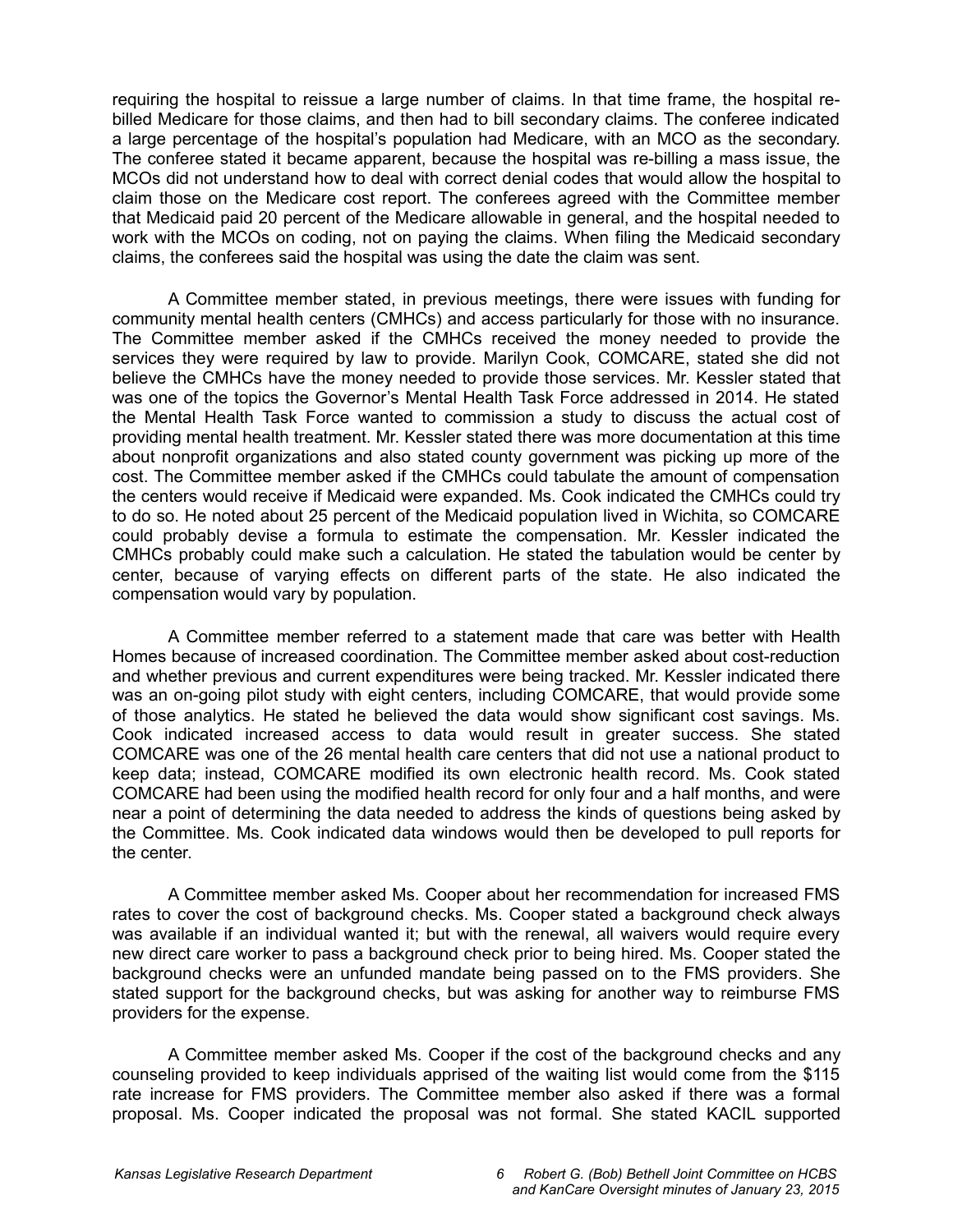efforts by KDADS to reach these individuals on the PD waiting list, but these individuals did not have the extra support other waivers had. She stated the unintended gap in reaching these individuals was created by the move to KanCare and targeted case management became more care coordination. She stated targeted case management was reduced, creating a hole in the system. She stated she believed these persons were not being reached because they were a difficult population to track.

A Committee member asked Mr. Oxford to comment on the issue of providing services for persons who have been identified on the waiting list but were not receiving services yet. The Committee member also asked if there were ways the TILRC kept in touch with individuals on the waiting list or if having a more formal relationship with KDADS to provide those services would be helpful. Mr. Oxford stated having a more formal relationship with KDADS to keep track of individuals on the waiting lists would be helpful. Mr. Oxford indicated targeted case management was a resource to help stay in touch with individuals on the waiting lists, and TILRC tried to stay in touch. Mr. Oxford stated when there was targeted case management, targeted case management funds could not be used for that service, unless and until the individuals were eligible for Medicaid. Mr. Oxford indicated, even then, those resources could not be used to follow up with persons, resulting in losing track of many individuals on the waiting lists because there never had been a consistent way to stay in touch. Mr. Oxford noted with targeted case management, although the funds could not be used to keep track of individuals on the waiting list, contact information was available and the centers could informally keep up with some of the individuals.

### **KanCare Update**

Dr. Susan Mosier, Acting Secretary of Health and Environment, provided an update on the vacant KanCare Inspector General (IG) position. She indicated the agency was seeking a suitable candidate to fill the role and stated the main issues had been finding a qualified candidate with strong audit and IG background. She stated offers had been made to two candidates with federal IG background, but with the significant difference between federal and state pay scales, the agency had not been able to attract those candidates. Dr. Mosier pointed out the Medicaid program was one of the most highly audited state programs by federal level entities. Dr. Mosier stated the Medicaid program was audited by the Office of the Inspector General, Health and Human Services (HHS), the Government Accountability Office (GAO), the Office of Management and Budget (OMB), and CMS. Dr. Mosier indicated, at any given time, there were probably one or two audits occurring from one or two of those federal agencies [\(Attachment 14](http://li.kliss.loc/li/b2015_16/committees/ctte_jt_robert_g_bob_bethell_joint_committee_1/documents/testimony/20150123_21.pdf)[\).](http://cs.kliss.loc/cs/download_wrapped_file/other_committees/ctte_jt_robert_g_bob_bethell_joint_committee_1/testimony/.uploads/ctte_jt_robert_g_bob_bethell_joint_committee_1_20150123_21_testimony.html)

Dr. Mosier provided an update on Health Homes, stating Serious Mental Illness (SMI) Health Homes was launched in July 2014. Dr. Mosier noted a booklet, "Health Homes Early Implementation Successes," included in her testimony described some of the successes heard in previous testimony. Dr. Mosier stated, as of January 1, 2015, 27,766 individuals were enrolled in Health Homes, and 4.9 percent of those enrolled were individuals with intellectual and development disabilities. Dr. Mosier indicated there was a 15 percent opt-out rate, which was less than the 25 percent predicted. Dr. Mosier reported there were 80 contracted Health Home Partners (HHPs), with each MCO having at least 56 contracted HHPs.

Dr. Mosier provided information on the behavioral health drugs statute, KSA 39-7,121b, stating its repeal would enable Kansas Medicaid to manage behavioral health drugs in the same manner as other drug classes. Dr. Mosier presented an overview of recommended changes for the Legislature's consideration.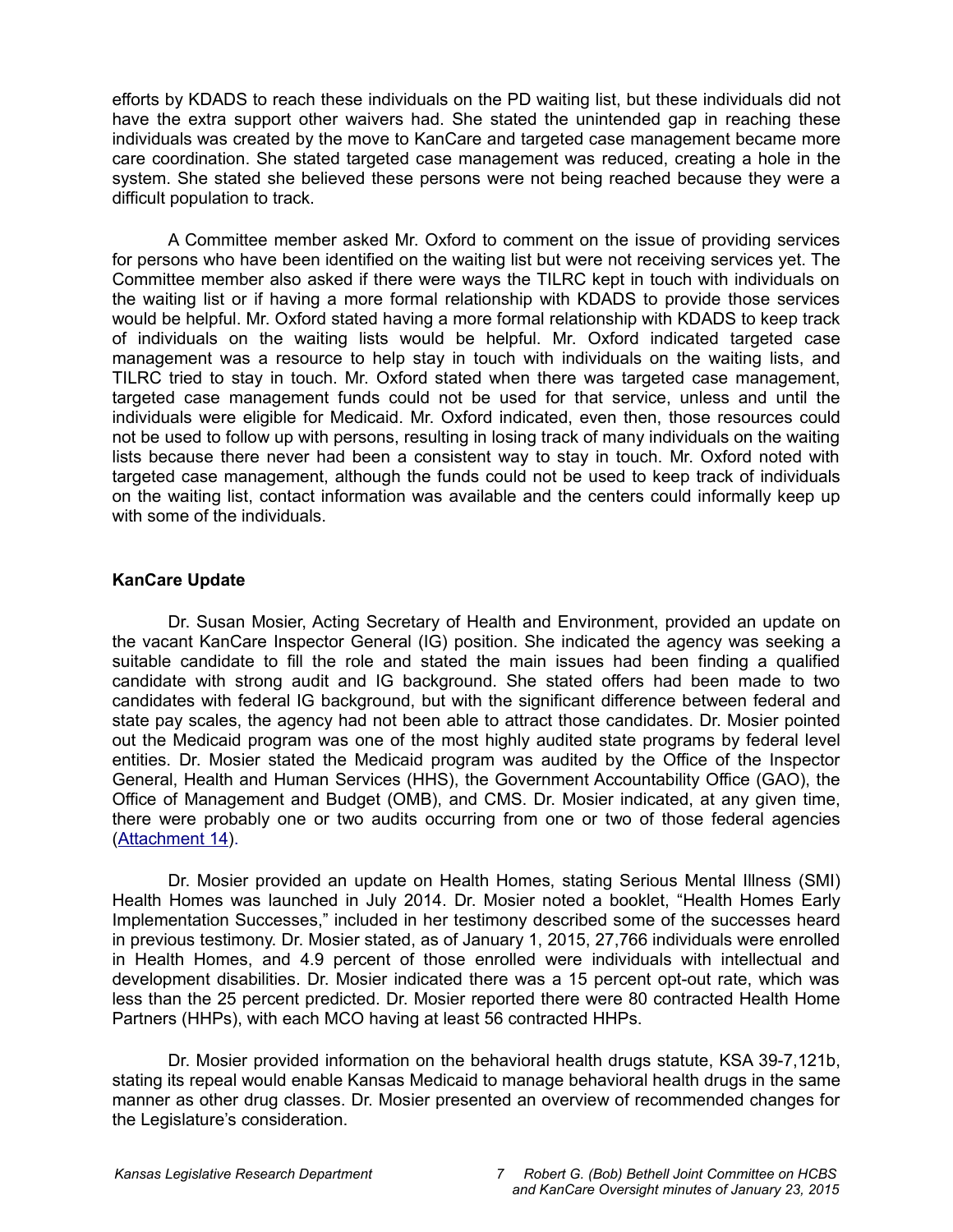Dr. Mosier provided a KanCare cost comparison, comparing both pre- and post-KanCare costs. Dr. Mosier provided a federal effect cost comparison with and without the recently required federal changes. She discussed cost comparison components, including the Health Insurance Provider's Fee, the "woodwork effect," the Federal Medical Assistance Percentage (FMAP), and the federal requirement to cover new drugs for Hepatitis C once approved by the federal Food and Drug Administration. Dr. Mosier stated a 12-week course of treatment for Hepatitis C was available that ranges in cost from \$80,000 to \$120,000 for a full course of treatment. She indicated one drug released by the federal government in the past month was not on the chart.

Dr. Mosier discussed utilization, stating the goals of KanCare were better coordination and integration of care, reducing gaps in care, reducing delays in care, and reducing redundant or duplicative exams and testing. She stated there also was an emphasis on health wellness, early detection, and early intervention. Dr. Mosier noted the pattern of utilization changes seen were what would be expected with KanCare's emphasis. Therefore, preventive services such as dental, vision, visits to primary physicians, visits to Federally Qualified Health Centers and Rural Health Centers, and non-emergency transportation utilization had increased, while in-patient days stays and emergency room visits had decreased.

Dr. Mosier discussed innovation in service delivery, stating the agency was working on or starting many new projects in 2015. Dr. Mosier provided information on Project ECHO, an Oral Health Initiative, the Collaborative Improvement and Innovation Network, and the Million Hearts Project.

With regard to a question from the Committee concerning the KanCare IG position, Dr. Mosier stated KDHE considered the position important, and the integrity of the program was one of the highest priorities. Dr. Mosier indicated her testimony referenced other audits that put protections in place, including the audits by HHS, OIG, GAO, OMB, and CMS. Dr. Mosier stated the agency also had a well-trained Medicaid Program Integrity Group and participated regularly in the South Carolina Medicaid Integrity Institute. Dr. Mosier stated individuals in the Program Integrity Group continually updated and improved their skills. Dr. Mosier stated the Medicaid Eligibility Quality Control (MEQC) also reviewed KDHE's eligibility and error rates. She stated the MEQC worked with the Kansas Foundation for Medical Care, KDHE's external quality review organization. In addition, KDHE's Program Integrity Group determined, if there was possible fraud, the matter would be sent to the Attorney General's Medicaid Fraud Control Unit. Dr. Mosier stated there were many other areas internal and external to the Medicaid program to help ensure the program's integrity.

 A Committee member asked if Dr. Mosier was advocating there was no need for an independent IG. Dr. Mosier stated KDHE was reviewing the original 2007 statute to determine whether the program integrity goals were being met with other existing measures.

Glen Yancey, Chief Information Technology Officer, KDHE, provided an update on developments in the Kansas Eligibility Enforcement System (KEES) since his testimony in November 2014. Mr. Yancey indicated, in October 2014, KEES implemented the account transfer component allowing individuals who apply for health insurance coverage on Healthcare.gov, and assessed eligible for Kansas Medicaid, to have their applications automatically transferred for processing by the KanCare Clearinghouse Eligibility Workforce. Mr. Yancey indicated, to date, over 20,000 applications had been transferred,including a significant backlog since this was the first period transfers were counted that included applicants from the previous season's open enrollment period. Mr. Yancey stated the enrollment process was in pilot mode and would be moved to production within two weeks. Mr. Yancey noted, subsequent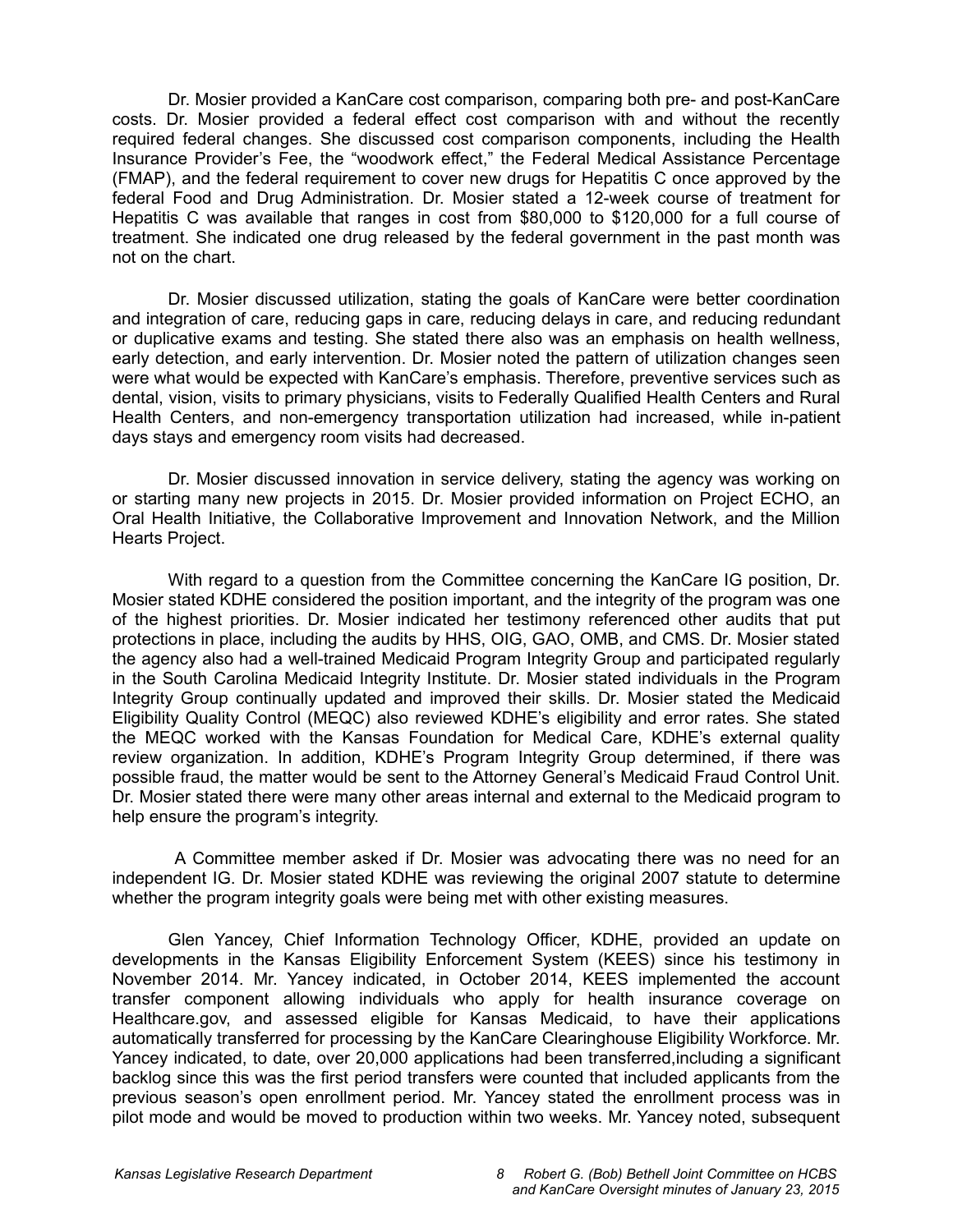to the Committee's November 2014 meeting, KDHE performed a readiness assessment and identified three major areas requiring remediation and detailed how the issues were being addressed. Mr. Yancey described how KEES would help the state with fraud prevention in the Medicaid program by enhancing automated verifications for applicants and beneficiarie[s.](http://cs.kliss.loc/cs/download_wrapped_file/other_committees/ctte_jt_robert_g_bob_bethell_joint_committee_1/testimony/.uploads/ctte_jt_robert_g_bob_bethell_joint_committee_1_20150123_21_testimony.html)

In response to Committee questions, Mr. Yancey stated:

- KDHE was working with Accenture to finalize the release plan, which would list all of the defects, the functional system changes being made that would result in the system testing in User Acceptance Testing for an implementation date, and the functions included. Next, KDHE would develop a release plan, showing items not necessary in the scope of the initial release, but that need to be addressed in priority order. Some of those items would be part of the product release schedule. Mr. Yancey indicated, because KEES was an Accenture Commercialoff-the-Shelf product, some of the functionality actually would be delivered by the product group, which was different than the state customization group. Those two groups combined develop the long-term release schedule for KEES. Mr. Yancey stated KEES was in the final stages of development, and KDHE also was working closely with CMS because CMS wanted the same information.
- Mr. Yancey stated some of the medical programs for elderly and disabled people were required to measure or account for the tangible assets a person owned in determining eligibility. Mr. Yancey indicated it was difficult to develop and automate an interface to meet those requirements, so those determinations likely would continue to be accounted for manually.
- Mr. Yancey explained when a paper application and supporting documents was submitted, the paper documents would be sent to the clearinghouse for imaging. The application and imaged documents would become part of the electronic records associated with the particular application and case, allowing a caseworker to view all documents a person submitted.
- Ultimately, the self-service portal would have a feature allowing applicants to upload and attach electronic copies of documents to their applications, eliminating the need for applicants to print and mail paper copies. Mr. Yancey indicated when applications reached the clearinghouse, the applications would be processed in the same manner, but the need for scanning would be eliminated.
- Regarding verification of citizenship, Mr. Yancey indicated a service call could be made to the Federal Data Services Hub to determine citizenship status. KDHE also could access the Kansas Birth Registry electronically to verify whether the consumer had been issued a Kansas birth certificate.
- Currently under CMS rules, data obtained through the Federal Data Services Hub can be used only for Medicaid determination. Mr. Yancey indicated he did not believe the Federal Data Services Hub had a functional structure that would allow access to non-Medicaid agencies, such as the Secretary of State's Office.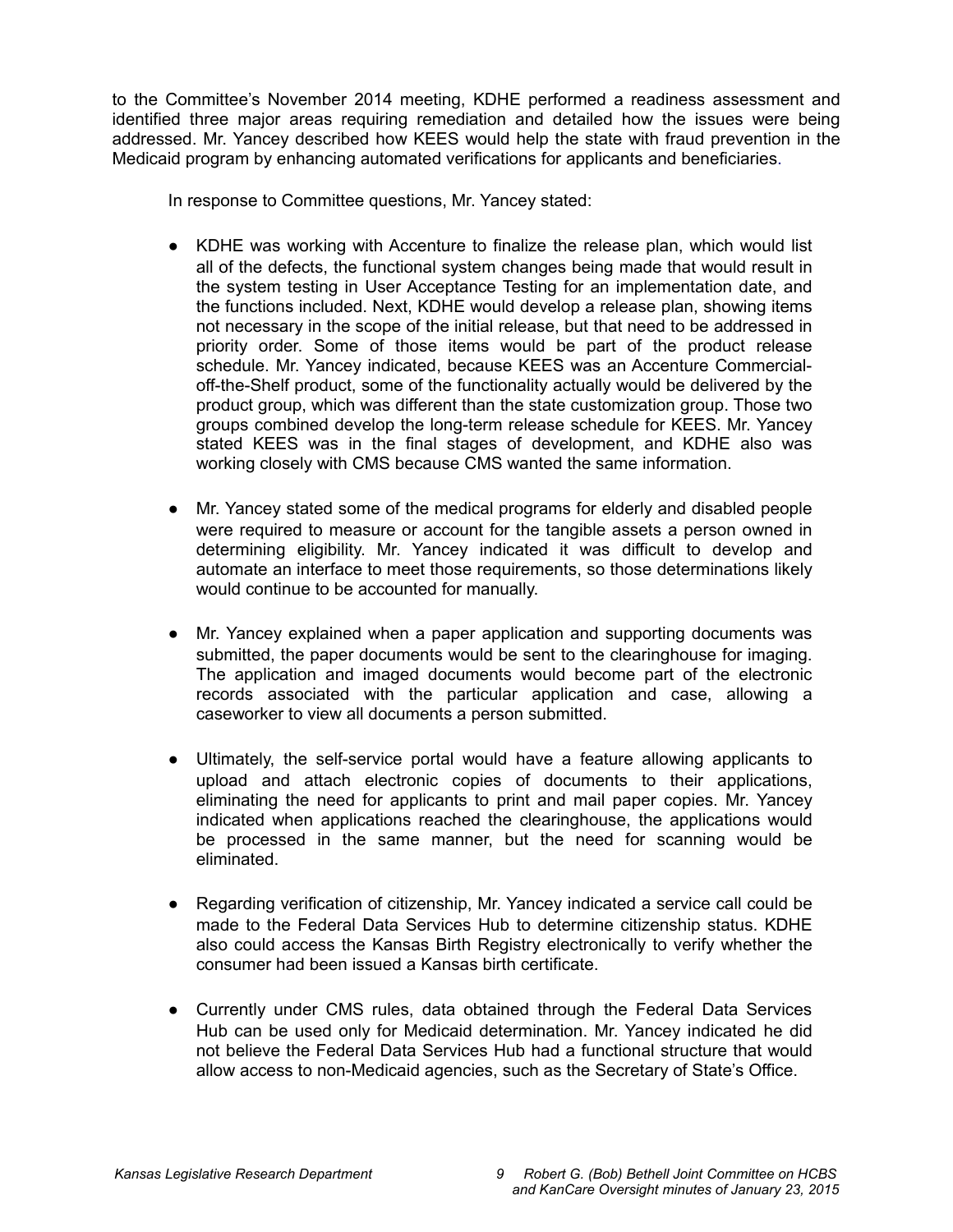Mike Randol, Director, Division of Health Care Finance, KDHE, provided an update on the MCOs' financial status. Mr. Randol stated the filing deadline for the National Association of Insurance Commissioners Financial Statement was not until February 15, 2014, so no update to the financial status of the MCOs was available until that date.

Mr. Randol addressed the Health Home cost savings methodology. He stated one requirement for obtaining CMS approval of the state plan amendment (SPA) was a comprehensive cost savings methodology that would be utilized to determine the effectiveness of Health Homes. The SPA contains a comprehensive cost savings methodology. Mr. Randol stated KDHE would compare the acute care costs of individuals in Health Homes for individuals with SMI to individuals with the same diagnosis codes. Mr. Randol indicated a reduction in inpatient hospital emergency stays would be expected. Mr. Randol stated Health Homes was implemented July 1, 2014, and began in August 2014; therefore, data needed to determine cost savings was not available.

Mr. Randol reviewed the data in the KDHE Executive Summary [\(Attachment 15](http://li.kliss.loc/li/b2015_16/committees/ctte_jt_robert_g_bob_bethell_joint_committee_1/documents/testimony/20150123_22.pdf)[\).](http://cs.kliss.loc/cs/download_wrapped_file/other_committees/ctte_jt_robert_g_bob_bethell_joint_committee_1/testimony/.uploads/ctte_jt_robert_g_bob_bethell_joint_committee_1_20150123_22_testimony.html)

During a discussion regarding Health Homes, a Committee member stated, after two years of a grant for Health Homes for which Federal dollars have paid most of the cost, the cost of care for the consumers in Health Homes had to be low enough to offset the price when funding reverts to the FMAP. The Committee member indicated, if that was not the case, a new layer of Medicaid expense would be added. The Committee member stated the data had to be tracked closely, so if patients in a Health Home were consuming as much care or more care cost as those not in Health Homes, a decision would need to be made before the funding would shift to the FMAP 60/40 split.

Another Committee member expressed concern regarding an item on the cost comparison component, stating Hepatitis C costs from SFY 2016 to SFY 2017 were almost flat. Mr. Randol indicated the cost was flat because KDHE did not have sufficient data to make the projection. He stated there potentially would be an increase. Mr. Randol indicated data would be analyzed when available and a more accurate projection would be made. The Committee member indicated the Hepatitis C amount could easily double and requested a more accurate number in the budget so the funds would not be spent elsewhere. The Committee member stated a \$30 million or \$40 million unexpected cost was problematic because the money would be spent if the projection was not included in the budget. Mr. Randol stated KDHE would work with the actuary and the pharmacy team to achieve an accurate projection, at a point in time, and share the information with the member. The Committee member requested the projection be included in the budget.

 Dr. Mosier explained prior authorization at the request of a Committee member. A Committee member expressed concern providers were required to get prior authorization for services that have been routinely provided for a long time and with the delays in legitimate requests for prior authorization. The Committee member asked how KDHE was holding the MCOs accountable on this issue, and if standards were built into the contract with MCOs requiring a response within a certain time frame. Dr. Mosier stated prior authorization was not in the contract, but was determined by each MCO. Dr. Mosier stated benefits previously requiring prior authorization had followed that pattern. She stated some benefits previously requiring prior authorization no longer have that requirement. Dr. Mosier indicated KDHE worked with the MCOs on problems through the receipt of a bi-weekly report on provider issues, monthly joint and individual face-to-face meetings, and as needed for individual issues; MCO managers were the point of contact for the state. She stated anyone with a problem could ask these entities,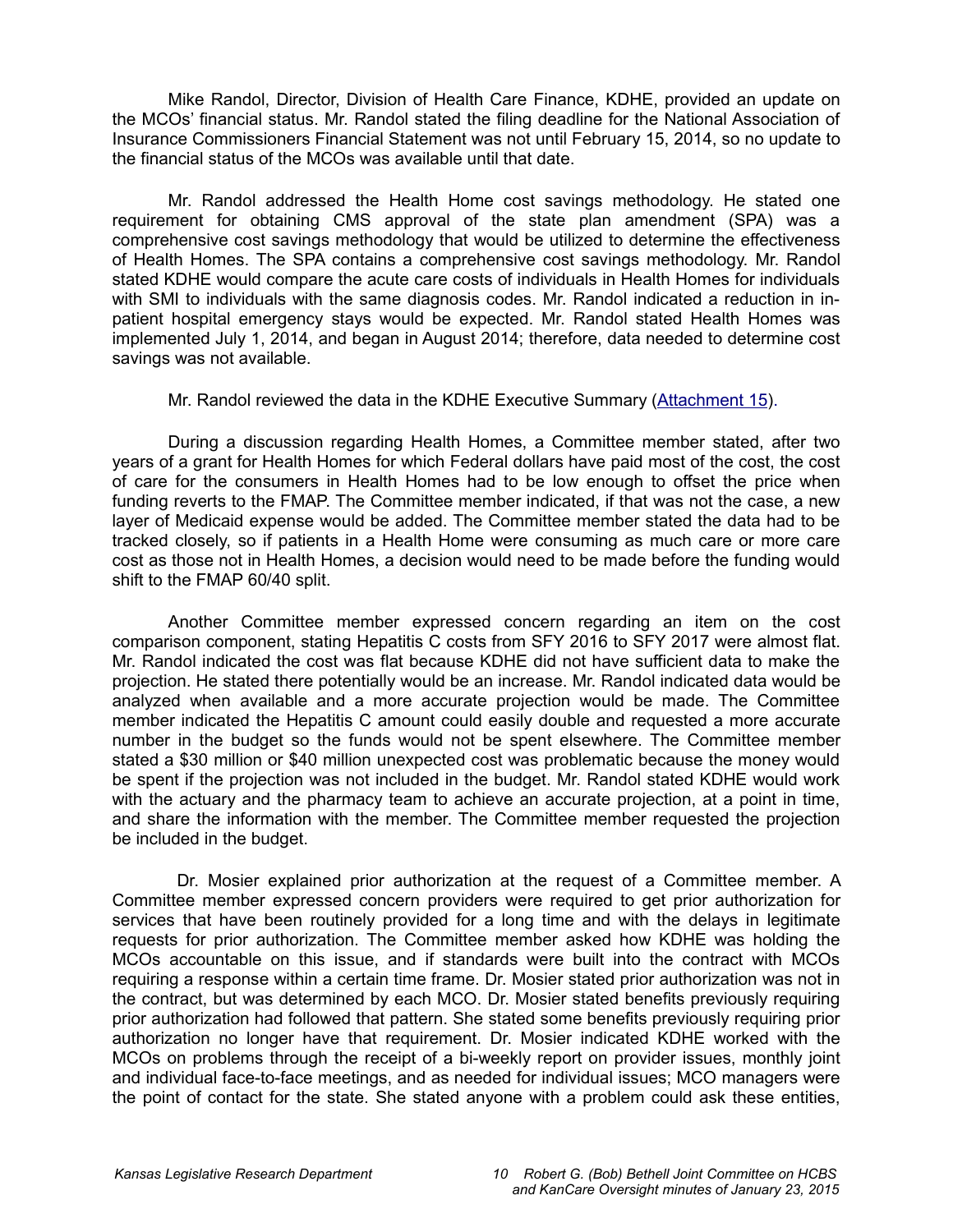and they would make sure a resolution was reached. Dr. Mosier noted the KanCare Ombudsman was an additional avenue for resolution.

A Committee member inquired about MCO performance benchmarks in the contract, and whether any sanctions were associated with the benchmarks. Christiane Swartz, Deputy Medicaid Director, Director of Medicaid Operations, Division of Health Care Finance, KDHE, indicated there were benchmarks for the accounting, but the MCOs had a certain amount of time to respond on denials or prior authorizations. She stated KDHE received reports from the MCOs, and the reports do not indicate the MCOs were not meeting the time line. She stated the time line for an MCO to respond to a request for prior authorization was about ten days from the time the prior authorization request was received for a service that could be planned in advance. Ms. Swartz explained there were no prior authorizations required for emergencies. She stated there was a different time line for the MCOs to respond on prior authorizations for a nonemergency situation but when service needed to be rendered sooner, such as a planned surgery in two or three weeks. In these instances, the time line was within 24 to 48 hours. Ms. Swartz stated KDHE completed on-site visits auditing the MCOs on their performance. She stated a similar review process could be performed related to prior authorizations. The Committee member stated prior authorization was a problem that needed to be looked at and tracked, and some sanctions needed to be included so the MCOs were held accountable for delays.

A Committee member asked for a specific dollar amount Health Homes would cost the state annually. Mr. Randol indicated the information was in KDHE's budget projection and would be provided. The Committee member inquired if Health Homes would remove anyone from the Medicaid waiting list. Mr. Randol indicated one of the requirements to be in the Health Homes was current Medicaid eligibility. Mr. Randol stated Health Homes served the current Medicaid population and provided six additional core services. The Committee member asked if the money spent on Health Homes would reduce any waiting lists or serve any more Kansans. Mr. Randol stated, to his knowledge, Health Homes would not reduce any waiting lists and would not add to the Medicaid eligible number.

A Committee member inquired about the proposed change in responsibilities between the Department for Children and Families (DCF) and KDHE. Dr. Mosier stated the Executive Reorganization Order (ERO) would transfer eligibility positions from DCF to the KDHE clearinghouse. Dr. Mosier indicated the new clearinghouse group would assume the eligibility determinations on January 1, 2016, when the transfer would occur. Dr. Mosier stated the transfer was of positions, not actual workers. Dr. Mosier stated eligibility had been performed at the clearinghouse. The eligibility determination that had been performed by DCF was primarily for the elderly and disabled population. Dr. Mosier indicated savings would be created by consolidating the eligibility positions, with a reduction in the administrative burden. There would also be training available in-house for additional eligibility workers. Dr. Mosier stated KDHE wanted to reduce the payment error rate measurement by at least 2 percent in 2016, creating a \$26 million reduction, and those were the reasons for the ERO. Dr. Mosier stated KDHE would work out the details with DCF for getting Medicaid applications in over the next few months. DCF would have staff in the locations KDHE staff likely would be located. Dr. Mosier indicated consumers would be able to receive assistance with completing and submitting the paper application through the local offices. The local office workers would not be actual eligibility workers, as the eligibility determinations would be made centrally.

Secretary for Aging and Disability Services Kari Bruffett began her presentation by addressing an issue Ms. McFatrich mentioned regarding a \$1 million proposed cut in the Senior Care Act. Secretary Bruffett indicated the reduction was \$120,000 and was based on projected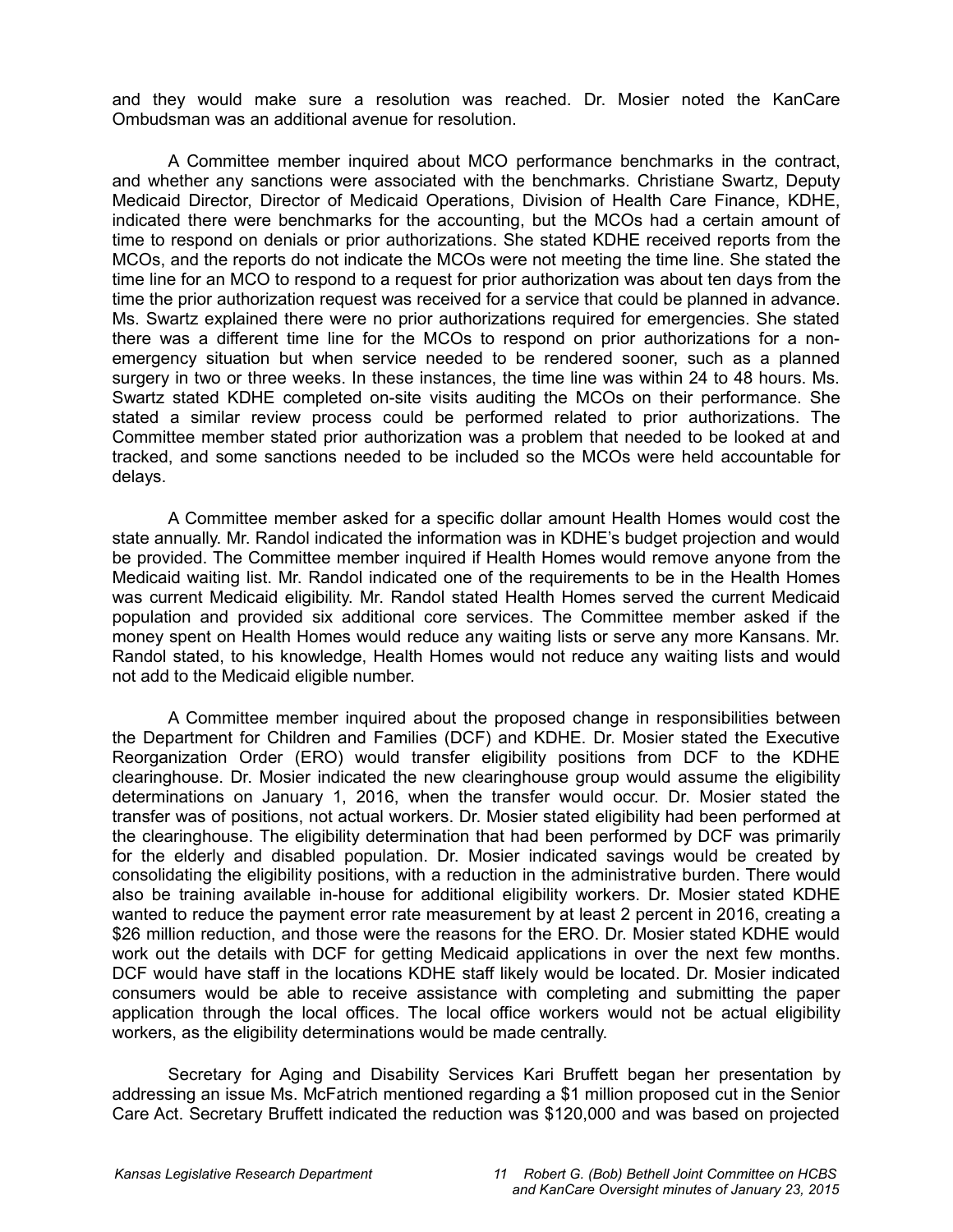unspent funds. The Secretary stated KDADS was working with some of the associations on the best recommendations for applying the reduction.

Secretary Bruffett also addressed the background checks mentioned by Ms. Cooper. The Secretary stated KDADS was trying to help mitigate those costs by working within KDADS and the Survey Certification Commission, who worked with the Kansas Bureau of Investigation and performed background checks for nursing facilities that were processed at a reduced rate.

Secretary Bruffett next addressed prior authorizations, stating the issues expressed by Jon Gerdel and Doug Gerdel pertained to long-term services and supports, and for the most part go through the AuthentiCare system. She noted something that could be measured and checked was the gap between the time of eligibility determination, the service plan development, and when the authorizations were loaded into the system. The agency could also look for a delay in the time between when an authorization was set to expire and when it was reloaded. Secretary Bruffett stated the contract with the MCOs required processing the prior authorizations, and while that was not part of pay for performance, the processing of prior authorizations was a contractual requirement for which the state had enforcement mechanisms. She indicated KDADS was encouraging providers to use the KDADS on-line issue logs or the Kansas Medical Assistance Program website and continue to log issues there. Although the log was used by KDADS, KDHE, and the MCOs to help track issues needing work, the log also could be used to track global system issues that might require contract enforcement as well.

Secretary Bruffett provided an update on the transition of I/DD Long-Term Services and Supports into KanCare. Secretary Bruffett also updated Committee members on the current efforts to reduce the PD and I/DD waiting lists and bring more people into services. Secretary Bruffett addressed the DOL rule regarding a change in the definition of the employer of direct support workers who work for self-directing consumers, and what services were included as companionship services and qualified for exemption from the Fair Labor Standards Act. She stated the U.S. District Court in the District of Columbia had issued a couple of rulings having the effect of vacating the entire rule. Secretary Bruffett indicated the DOL appealed on January 22, 2015, which was expected. The judge combined multiple issues to allow the matters to be appealed and litigated at once. Secretary Bruffett stated KDADS was pleased with the DOL case outcome, but knows the case is not over. She stated KDADS would continue to stay engaged and hoped to ensure self-directed consumers continued to be able to operate as employers [\(Attachment 16](http://li.kliss.loc/li/b2015_16/committees/ctte_jt_robert_g_bob_bethell_joint_committee_1/documents/testimony/20150123_15.pdf)[\).](http://cs.kliss.loc/cs/download_wrapped_file/other_committees/ctte_jt_robert_g_bob_bethell_joint_committee_1/testimony/.uploads/ctte_jt_robert_g_bob_bethell_joint_committee_1_20150123_15_testimony.html)

#### **State FY 2015 First Quarter Reports**

Secretary Bruffett updated the Committee on the Financial Management Services (FMS), stating the changes were in large part put in place to ensure consumers could successfully perform the role as employer. She indicated KDADS was working on moving forward with having the contract or agreements signed. The agreements with the FMS providers were still with the state. KDADS also contracted with the MCOs for the services. Secretary Bruffett stated one reason for this change was to have a consistent model across the state that was not necessarily present previously. She stated a memorandum of clarification would be sent on January 23, 2015, for those providers who already had signed the agreement, to ensure the providers know there is a 30-day review period after the FMS policy manual comes out. Secretary Bruffett indicated it was important for KDADS to know who was on board with the model KDADS was moving towards, and that was the reason for requesting the agreements be returned. Secretary Bruffett indicated the signing of the agreements was extended to January 30, 2015 [\(Attachment 17\)](http://li.kliss.loc/li/b2015_16/committees/ctte_jt_robert_g_bob_bethell_joint_committee_1/documents/testimony/20150123_16.pdf)[.](http://cs.kliss.loc/cs/download_wrapped_file/other_committees/ctte_jt_robert_g_bob_bethell_joint_committee_1/testimony/.uploads/ctte_jt_robert_g_bob_bethell_joint_committee_1_20150123_16_testimony.html)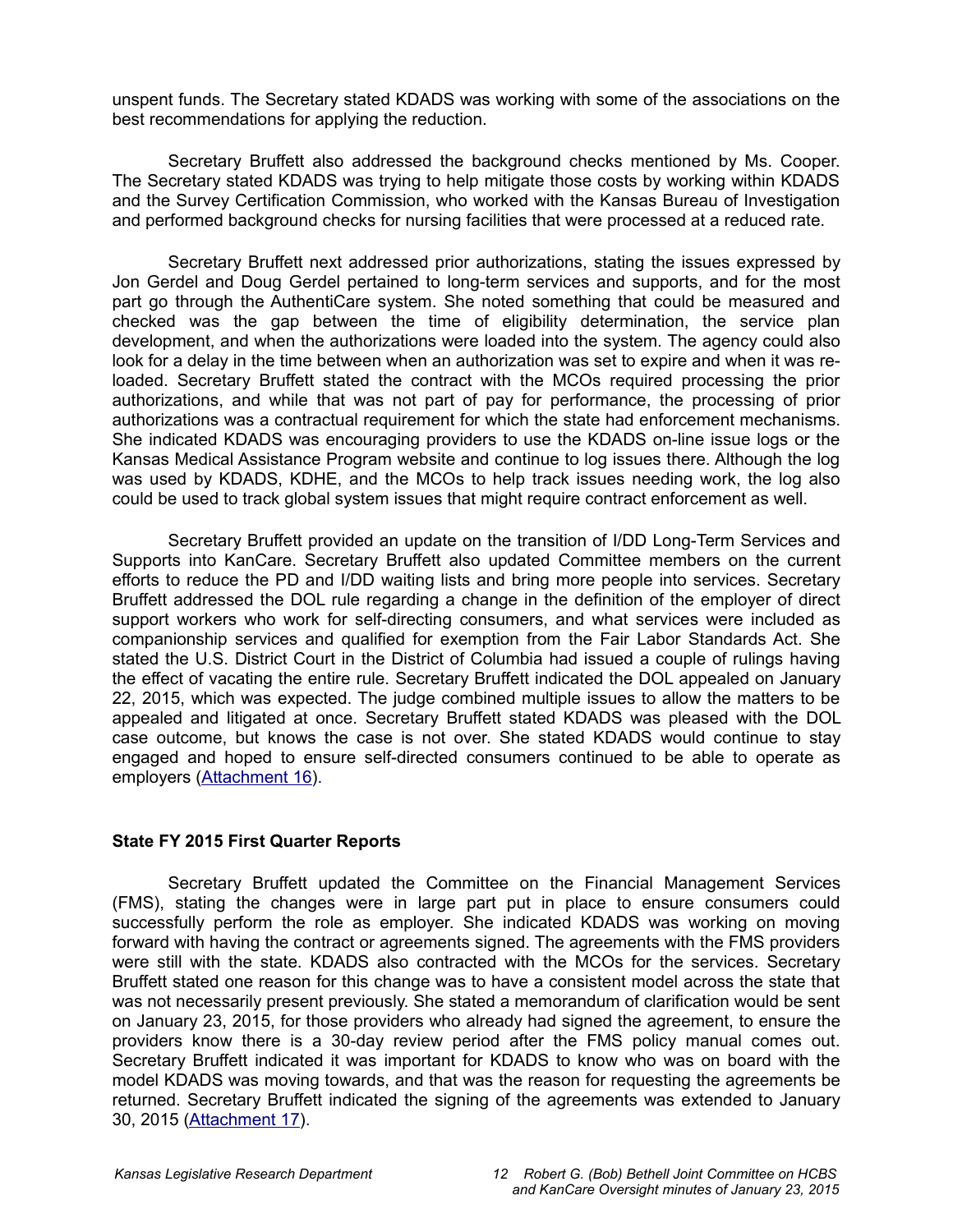Secretary Bruffett addressed an issue Ms. McFatrich mentioned regarding a 7 percent increase in new admissions to nursing facilities. Secretary Bruffett stated KDHE information indicated a utilization percentage (utilization per thousand consumers) and showed an increase in utilization per thousand Medicaid consumers. Secretary Bruffett stated that was not the same as a 7 percent increase in admissions.

The Secretary presented an update of average monthly caseloads for state institutions and long-term care facilities. She indicated the number from nursing facilities had held fairly consistent over State Fiscal Year (SFY) 2013, SFY 2014, and the first quarter of SFY 2015. Secretary Bruffett stated KDADS' goal was to ensure persons who wanted to be in their homes and communities would be able to live there. Secretary Bruffett indicated KDADS was working on a project to survey hospital discharge planners and other service providers to determine the obstacles and barriers for persons coming from a hospital setting who end on a path to a longterm care facility instead of home.

Secretary Bruffett updated Committee members regarding the average daily census for state institutions and long-term care facilities that were not in-state institutions, the Money Follows the Person program, and waiver renewal updates submitted on December 31, 2014, for Traumatic Brain Injury, PD, FE, and I/DD. Secretary Bruffett stated the Autism and Severe Emotional Disturbance (SED) waivers renewals were due to CMS by September 30, 2015, and additional public information sessions would be held in 2015 regarding those programs.

Secretary Bruffett stated a number of changes had been made to the waiver renewals submitted in December 2014 based upon public comment, including the proposed transition requiring individuals on the PD Waiver to transition to the FE waiver upon turning 65 years of age. She stated KDADS had planned to include some services in the FE waiver that would mimic some of the services that would otherwise be provided by the PD waiver. The Secretary indicated KDHE heard many other concerns, so the transition to the FE waiver from the PD waiver would remain optional. Secretary Bruffett stated KDADS was responding to CMS requests for additional information and informal inquiries. She discussed waiver renewal updates for the statewide transition plan being added to Autism, Technology Assisted, and SED waivers. Secretary Bruffett provided an overview of Phases I, II, and III of the HCBS Transition Plan and information on the FMS hybrid model proposed to CMS that would allow some features of the Agency with Choice and the Vendor Fiscal/Employer agent models. Secretary Bruffett stated one of the main changes impacting consumers required to be part of the transition in this model consistent with an IRS Revenue Procedure, would require a consumer or the consumer's legal representative to obtain a Federal Employer Identification Number (FEIN) for IRS purposes. She indicated if a consumer was unwilling or unable to get an FEIN, one of the options was to change to agency-directed services.

In response to Committee questions, Secretary Bruffett stated the following points.

● Excess funds were wage funds used for worker purposes, such as payroll taxes, that could not be used for administrative purposes. At the end of a fiscal year or some other agreed-upon period, the excess funds would have to be returned to the program, and then the federal share would be returned to the federal government. She noted one of the challenges for some providers in the model the state was moving toward was calculating the excess funds at the clientspecific level because the client would be the employer. Secretary Bruffett stated the issue would be clarified in the KDADS policy manual and also in discussions.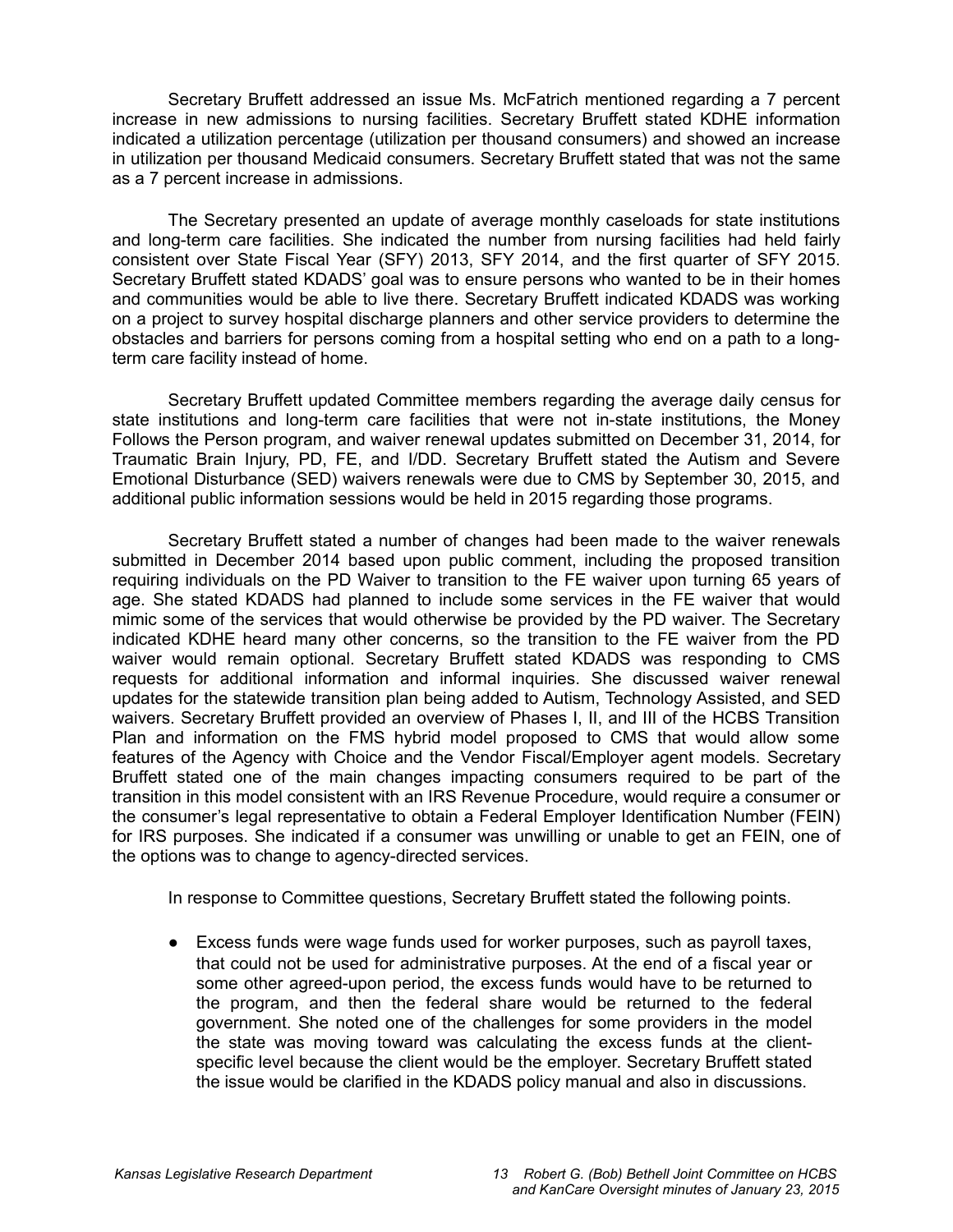- Secretary Bruffet noted one of the challenges for FMS agencies regarding client obligation would be if the client was supposed to pay for some services, but was not paying for the services. The question would be if a consumer was paying the worker, but might not be paying the client obligation and instead would be paying more than the consumer was actually getting paid by the Medicaid program through the MCOs for those services. KDADS calculate client obligation in a manner requiring clients to pay to maintain continued eligibility. She indicated KDADS was working on the issue with KDHE, the MCOs, and FMS agencies. Secretary Bruffett indicated KDADS would like to know whether the reason a Medicaid consumer, who may be self-directing care and moving from one FMS agency to another FMS agency, was changing FMS agencies because of an unpaid client obligation. Secretary Bruffett stated KDADS was trying to determine how the information could be obtained.
- Secretary Bruffett agreed to provide data on the exact number of people on the I/DD and PD waiting lists, along with long-term trend data.
- With the Governor's proposed budget increases, Secretary Bruffett indicated there would be 175 additional individuals moved off of the I/DD waiting list and 125 individuals from the PD waiting list.
- As a result of a conference call on January 22, 2015, and other comments received, KDADS would be issuing a memorandum to extend the signing of the FMS agreements,originally due on January 23, to January 30.
- Upon release of the FMS manual, providers would have a 30-day period to sign the agreement. There would be in-person meetings and teleconference capabilities for questions and answers about the implications of the manual. At the end of the 30-day period or sooner, the providers could decide to terminate the agreement. Secretary Bruffett stated there was provider input on the development of the FMS manual.
- For background checks, KDADS might try to use a system similar to that used by nursing facilities. Secretary Bruffett indicated the way the process works would not change, but the cost would be reduced. The process was still in development. Secretary Bruffett stated she would provide detailed information on the costs.

A Committee member requested the second-year MCO profits and losses. Mr. Randol stated the filings were not due until February 15, 2015. The Committee member requested the information be provided at the next Committee meeting and in a simple format, with a positive or negative number and the amount. Mr. Randol indicated he would provide the information.

Chairperson Pilcher-Cook recessed the meeting at 12:13 p.m.

## **Afternoon Session**

Chairperson Pilcher-Cook reconvened the meeting at 1:30 p.m.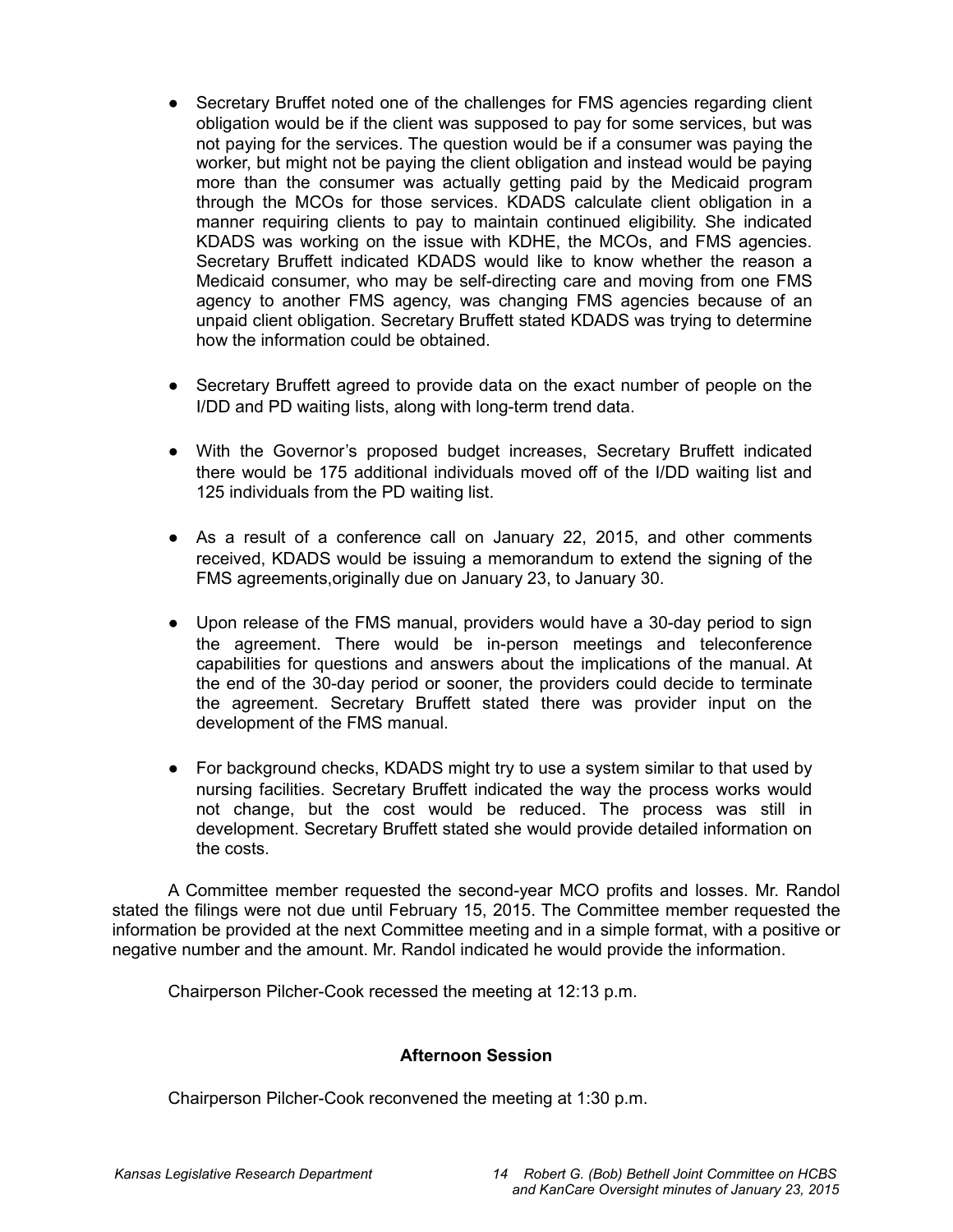#### **KanCare Ombudsman Update**

Kerrie Bacon, KanCare Ombudsman, updated the Committee on the activities of the Ombudsman's office. Ms. Bacon indicated there were two opportunities for members and providers to meet the Ombudsman, one at a vendor booth at an InterHab Conference and the second at the Brain Injury Conference. Ms. Bacon stated the Ombudsman's office mailed information about its services to the 105 targeted case managers. Ms. Bacon provided a summary to the Committee of the 2014 Fourth Quarter Report. She stated the top four issue categories for the fourth quarter were medical services, HCBS general issues, appeals and grievances, and billing. She indicated billing and appeals and grievances were the top two issues that have been consistent across all four quarters. Ms. Bacon provided a summary to the Committee of the 2014 Annual Report. She stated the top call volume months were February, March, July, and October. She stated the call volume in October was the highest due to open enrollment. Ms. Bacon highlighted the appeals and grievances issues for the four quarters of 2014 [\(Attachment 18](http://li.kliss.loc/li/b2015_16/committees/ctte_jt_robert_g_bob_bethell_joint_committee_1/documents/testimony/20150123_17.pdf)[\).](http://cs.kliss.loc/cs/download_wrapped_file/other_committees/ctte_jt_robert_g_bob_bethell_joint_committee_1/testimony/.uploads/ctte_jt_robert_g_bob_bethell_joint_committee_1_20150123_17_testimony.html)

Secretary Mosier addressed a question from a Committee member regarding why the calls regarding Durable Medical Equipment (DME) had dropped in the fourth quarter. She stated one reason could be related to wheelchair accessories. Dr. Mosier stated there had been a single code for wheelchairs and accessories. Recently, 42 codes were approved, which made it easier for consumers to access a wheelchair and the related accessories.

### **KanCare MCOs Presentations and Responses to Stakeholder Concerns**

Laura Hopkins, Chief Executive Officer, Amerigroup Kansas Plan, provided the Committee an update on Amerigroup 2014 achievements, 2014 provider payments, 2014 provider payment detail, provider servicing, Health Homes statistics, ID/DD program, and 2015 initiatives. Ms. Hopkins stated her written testimony included member success stories for the Committee to review [\(Attachment 19\)](http://li.kliss.loc/li/b2015_16/committees/ctte_jt_robert_g_bob_bethell_joint_committee_1/documents/testimony/20150123_23.pdf)[.](http://cs.kliss.loc/cs/download_wrapped_file/other_committees/ctte_jt_robert_g_bob_bethell_joint_committee_1/testimony/.uploads/ctte_jt_robert_g_bob_bethell_joint_committee_1_20150123_23_testimony.html)

Michael McKinney, MD, Chief Executive Officer and Plan President, Sunflower State Health Plan, referred the Committee to his written testimony and stated it is an overview of where Sunflower is and the progress made over the past 24 months. He addressed the previous DME question and stated, in addition to wheelchair coding, Sunflower was now getting DME through pharmacies instead of a DME provider. Dr. McKinney addressed what Sunflower was doing to improve the prior authorization issue. He indicated they were hovering around the required 14-day turnaround time. Dr. McKinney also addressed retro-eligibility and stated it was a problem in managed care. Dr. McKinney asked permission for Chris Coffey, Chief Operating Officer, Sunflower State Health Plan, to address prior authorizations [\(Attachment 20](http://li.kliss.loc/li/b2015_16/committees/ctte_jt_robert_g_bob_bethell_joint_committee_1/documents/testimony/20150123_19.pdf)[\).](http://cs.kliss.loc/cs/download_wrapped_file/other_committees/ctte_jt_robert_g_bob_bethell_joint_committee_1/testimony/.uploads/ctte_jt_robert_g_bob_bethell_joint_committee_1_20150123_19_testimony.html)

Mr. Coffey addressed Sunflower's prior authorization list and indicated it was a short list. He stated they were within their contractual window of time to submit prior authorizations. Mr. Coffey indicated as of July 2014, they were paying interest, which had helped Sunflower focus on improving efficiency. Mr. Coffey indicated they had made a conscious effort to meet the 14 day time line.

Tim Spilker, Health Plan Chief Executive Officer, UnitedHealthcare Community Plan, provided the Committee with information on utilization management, quality outcomes, provider satisfaction, and member satisfaction. Mr. Spilker indicated the dialog was starting to change from the focus on operational issues to a focus on collaboration. He indicated some examples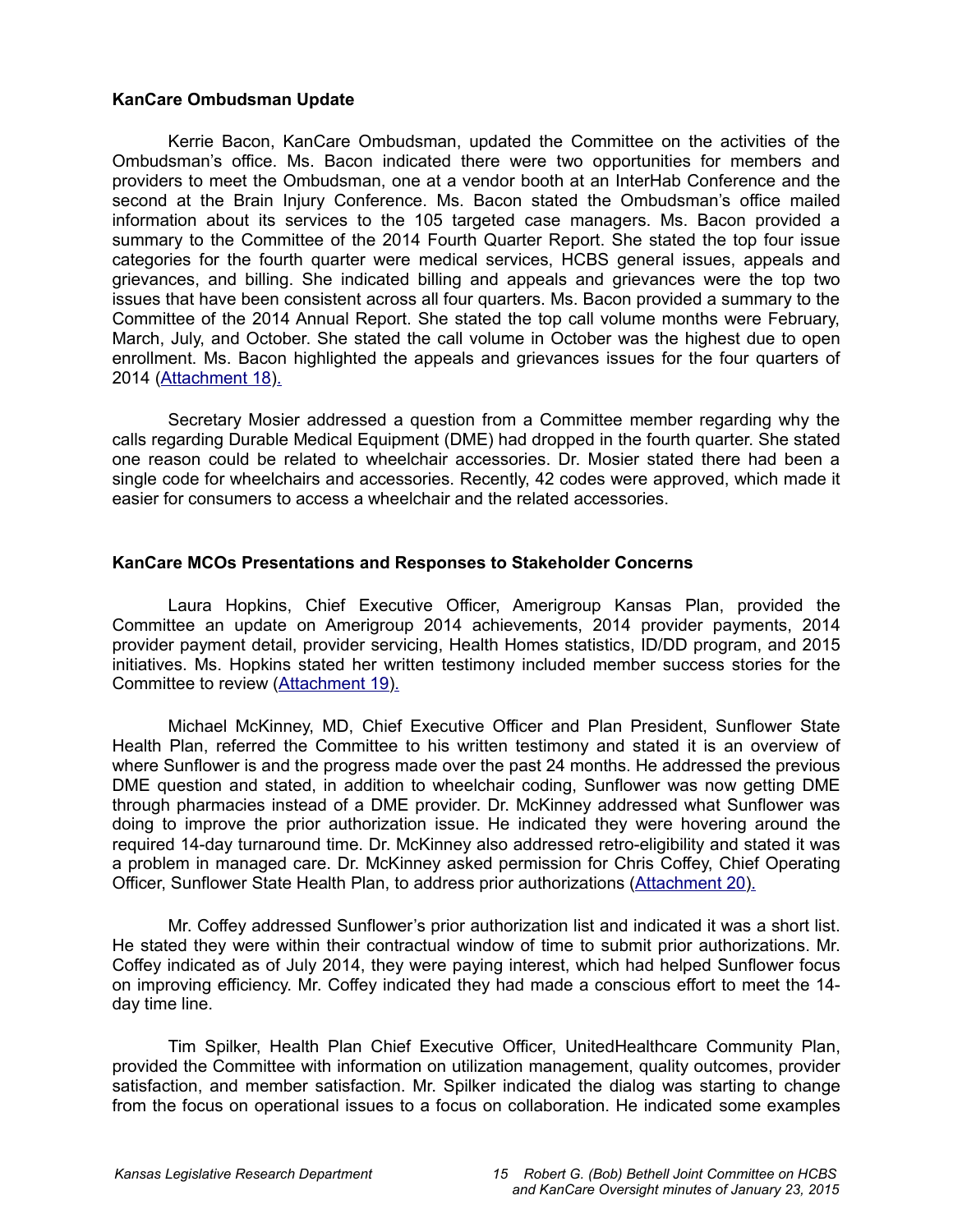include UnitedHealthcare's tele-monitoring pilot, home modifications, and provider accounts receivable support. Mr. Spilker provided an update on the prior authorization issue and described what that company had done to address the problem. Mr. Spilker indicated they have removed prior authorization requirements for physical therapy, occupational therapy, and speech therapy. Mr. Spilker stated they had made significant progress around the retro-eligibility issue and described what they had done to address the issue. Mr. Spilker updated the Committee on Health Homes enrollment status, operational performance, and member engagement. Mr. Spilker also provided information on a program they were launching in Kansas called Community Health Workers [\(Attachment 21\)](http://li.kliss.loc/li/b2015_16/committees/ctte_jt_robert_g_bob_bethell_joint_committee_1/documents/testimony/20150123_24.pdf)[.](http://cs.kliss.loc/cs/download_wrapped_file/other_committees/ctte_jt_robert_g_bob_bethell_joint_committee_1/testimony/.uploads/ctte_jt_robert_g_bob_bethell_joint_committee_1_20150123_20_testimony.html)

A Committee member asked Mr. Spilker whether UnitedHealthcare implemented the prompt pay bill, the law the 2014 Legislature passed.

Mr. Spilker stated UnitedHealthcare had implemented a similar approach in other markets, but had not executed it because they were working with the state on specific guidelines. He indicated they would be ready and willing to move forward when the design was completed.

A Committee member asked Ms. Hopkins what safety net features would be available to prevent individuals from having their medication changed to a cheaper prescription if the Legislature were to repeal the behavioral health drug statute.

Ms. Hopkins stated there was only a 25 percent chance an individual would be given a different medication. The provider would either provide information that the current medication was appropriate from a medical necessity perspective or that there was something else that might be helpful to the person or another combination of drugs that actually cost more. She also stated there could be another combination of drugs that cost the same or another combination of drugs that cost less. Ms. Hopkins added, if the law were changed, there would be a process to manage the transition in an appropriate and safe way that would not put the provider, the family, or the member at risk.

A Committee member asked Ms. Hopkins whether an MCO or a pharmacist had the authority to intervene if a child was prescribed a behavioral drug at an adult dosage. Ms. Hopkins stated neither an MCO nor a pharmacist had the authority to prevent the prescription from being filled.

A Committee member asked Ms. Hopkins whether an MCO would recommend a generic drug instead of a name brand drug to a first-time psychotropic drug recipient.

Ms. Hopkins stated it would depend on the circumstances of the individual, what the medication is, and what the presenting symptoms are, but typically an MCO would start with the generic version of the medication and then progress to other forms.

A Committee member asked Ms. Hopkins to respond to an issue raised by Jon Gerdel. Mr. Gerdel stated in his testimony there was a big difference between claims being submitted for payment and what had actually been paid.

Ms. Hopkins stated she did not think the issues were current concerning Life Patterns. She stated she checked on the situation while the Committee was on break and found there may have been issues a few months ago, but they had been addressed. She also stated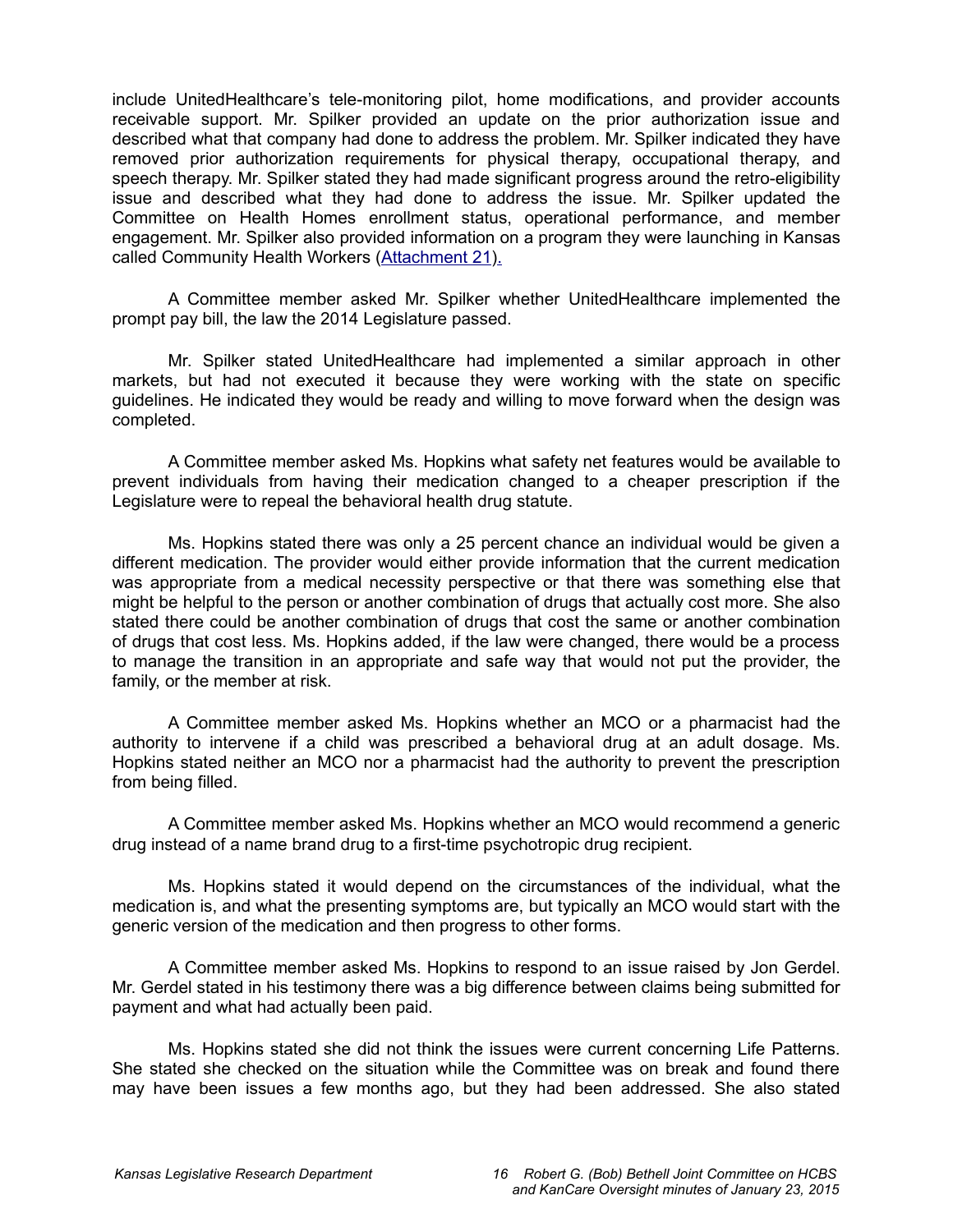Amerigroup monitored claims processing on a frequent basis and was open to providers who advise they had a concern or an issue.

A Committee member asked if any organization present wanted to comment on claims not being paid by MCOs. No organization responded to the invitation.

A Committee member asked representatives of each MCO to explain their definition of a "clean claim" and to rate their customer service on a scale from one to ten.

Dr. McKinney stated, based on federal and state definitions, a clean claim is a claim that has all the information necessary to process the claim. He added if the claim includes any incorrect information, it can be considered an "un-clean" claim and unless all the information is correct, the claim will be denied. He stated if a claim has a level of suspicion, then the medical records may need to be reviewed and, in that instance, a claim would be considered "un-clean." He also stated he has inquired into how other states define a clean claim and found most states have a definition similar to Sunflower's definition. Dr. McKinney stated he appreciated being asked about Sunflower's customer service and would rank the company's customer service an eight.

Mr. Spilker stated UnitedHealthcare's definition of "clean claim" was the same as Sunflower's definition. He added about 90 percent of UnitedHealtcare's claims were clean. Mr. Spilker stated UnitedHealthcare had made tremendous progress in operational performance over the past two years, and he ranked the company's customer service an eight. He added UnitedHealthcare was working to be more innovative and collaborative. Finally, he stated UnitedHealthcare was pleased with its member satisfaction scores in the two cap surveys conducted per year, was striving to be "best in class," and was about at the National Committee for Quality Assurance national average for performance.

Ms. Hopkins stated Amerigroup had the same clean claim definition as Sunflower and UnitedHealthcare. Ms. Hopkins stated Amerigroup was doing very well in terms of customer service, was at a four-day turnaround time for non-urgent authorization requests for paying claims, and was averaging about six to seven days from date of receipt. She stated Amerigroup's member satisfaction survey results were above average and she ranked the company's customer service in the eight to nine range. Finally, she stated Amerigroup also was looking at innovative ways to work with providers.

The Committee member thanked the MCO representatives for answering the questions and said she was hearing fewer complaints about KanCare. She also stated the process was improving and would like the MCOs to continue to work hard to ensure Kansans get better treatment.

A Committee member asked Dr. McKinney to respond to Ms. Hastert's testimony. Ms. Hastert testified Newman Regional was experiencing challenges with Sunflower paying claims and paying claims in a timely manner. The Committee member also asked if Sunflower could generate a report that would state the time a claim left the clearinghouse and the time it reached Sunflower, so the delay in processing could be identified.

Dr. McKinney provided a number of possible reasons for the delay in payments to Newman Regional. He explained Sunflower looked at all the claims over \$500 that Newman Regional showed as outstanding and of those, Sunflower made errors in the amount of \$12,000